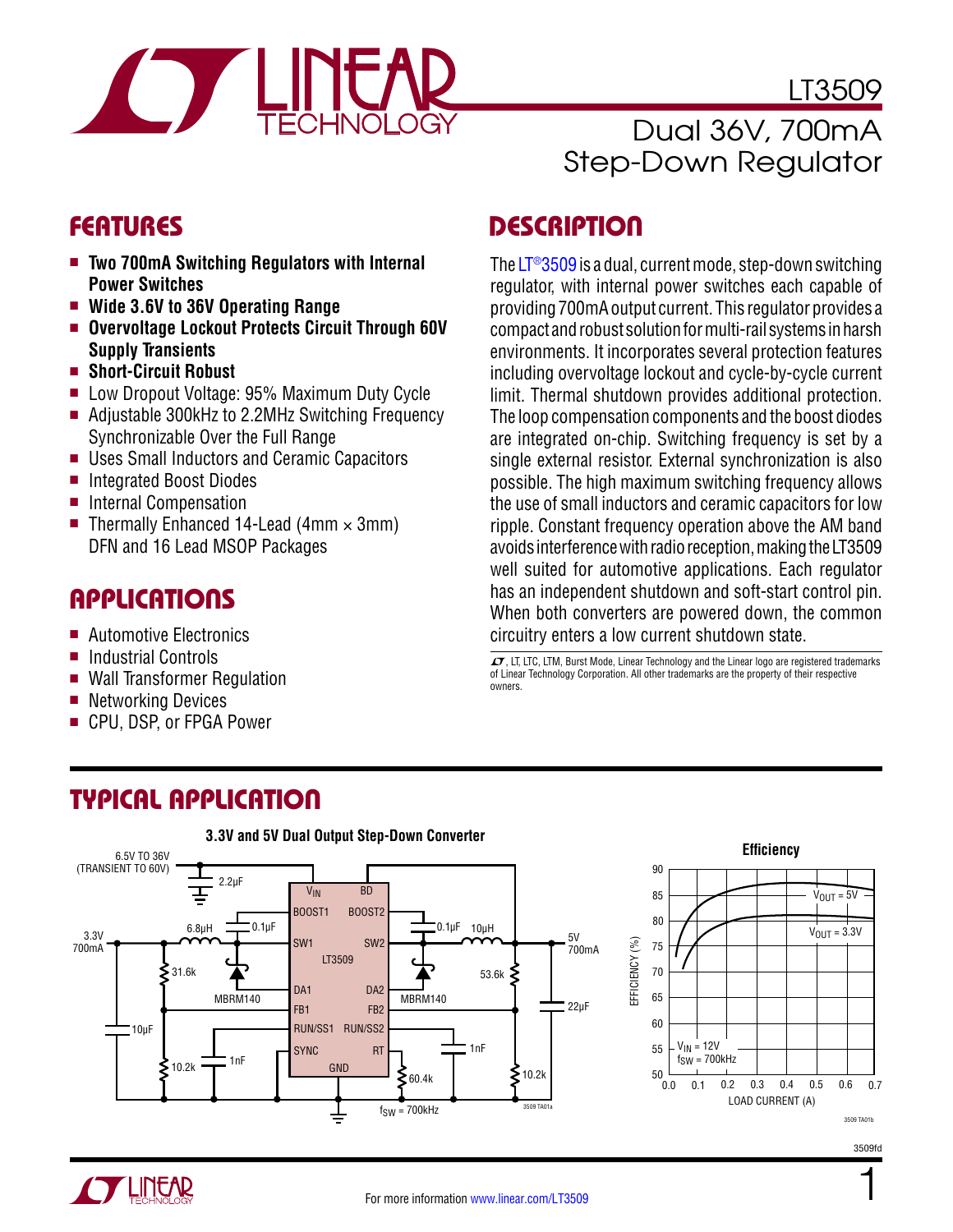# Absolute Maximum Ratings

**(Note 1)**

| Operating Junction Temperature Range (Notes 3, 6) |  |
|---------------------------------------------------|--|
|                                                   |  |
|                                                   |  |
|                                                   |  |

Storage Temperature Range .................. –65°C to 150°C Lead Temperature (Soldering, 10 sec.) MSOP Package .................................................300°C

# pin configuration



# order information

| <b>LEAD FREE FINISH</b> | <b>TAPE AND REEL</b> | <b>PART MARKING*</b> | <b>PACKAGE DESCRIPTION</b>             | <b>TEMPERATURE RANGE</b> |
|-------------------------|----------------------|----------------------|----------------------------------------|--------------------------|
| LT3509EDE#PBF           | IT3509FDF#TRPRF      | 3509                 | 14-Lead (4mm $\times$ 3mm) Plastic DFN | 1–40°C to 125°C          |
| LT3509IDE#PBF           | LT3509IDE#TRPBF      | 3509                 | 14-Lead (4mm $\times$ 3mm) Plastic DFN | $-40^{\circ}$ C to 125°C |
| LT3509EMSE#PBF          | LT3509EMSE#TRPBF     | 3509                 | 16-Lead Plastic MSOP with Exposed Pad  | $-40^{\circ}$ C to 125°C |
| LT3509IMSE#PBF          | LT3509IMSE#TRPBF     | 3509                 | 16-Lead Plastic MSOP with Exposed Pad  | $-40^{\circ}$ C to 125°C |
| LT3509HMSE#PBF          | IT3509HMSF#TRPRF     | 3509                 | 16-Lead Plastic MSOP with Exposed Pad  | 1–40°C to 150°C          |

Consult LTC Marketing for parts specified with wider operating temperature ranges. \*The temperature grade is identified by a label on the shipping container. For more information on lead free part marking, go to: <http://www.linear.com/leadfree/>

For more information on tape and reel specifications, go to: [http://www.linear.com/tapeandreel/.](http://www.linear.com/tapeandreel/) Some packages are available in 500 unit reels through designated sales channels with #TRMPBF suffix.

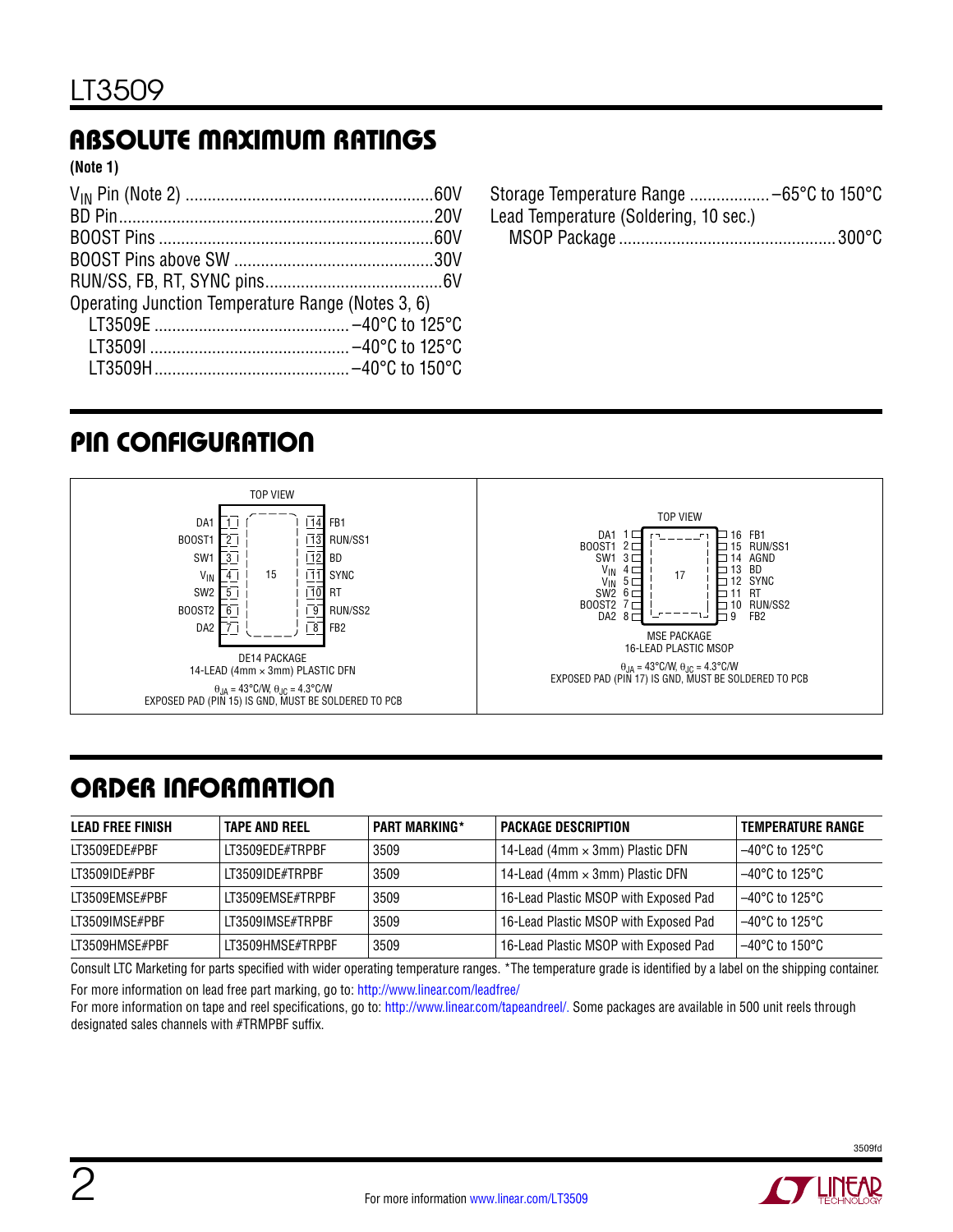#### **ELECTRICAL CHARACTERISTICS** The  $\bullet$  denotes the specifications which apply over the full operating temperature range, otherwise specifications are at T<sub>A</sub> = 25°C, V<sub>IN</sub> = 12V. (Note 3)

| <b>PARAMETER</b>                     | <b>CONDITIONS</b>                                                 | MIN                | <b>TYP</b>         | <b>MAX</b>         | <b>UNITS</b>                    |
|--------------------------------------|-------------------------------------------------------------------|--------------------|--------------------|--------------------|---------------------------------|
| V <sub>IN</sub> Undervoltage Lockout |                                                                   |                    | 3.3                | 3.6                | V                               |
| V <sub>IN</sub> Overvoltage Lockout  |                                                                   | 37                 | 38.5               | 40                 | V                               |
| <b>Input Quiescent Current</b>       | Not Switching $V_{FB} > 0.8V$                                     |                    | 1.9                | 2.2                | mA                              |
| Input Shutdown Current               | V(RUN/SS[1,2]) < 0.3V                                             |                    | 9                  | 15                 | μA                              |
| Feedback Pin Voltage                 |                                                                   | 0.784              | 0.8                | 0.816              | $\mathsf{V}$                    |
| Reference Voltage Line Regulation    | $3.6V < V_{IN} < 36V$                                             |                    | 0.01               |                    | $\%N$                           |
| <b>RUN/SS Shutdown Threshold</b>     |                                                                   | 0.4                | 0.6                | 0.8                | $\mathsf{V}$                    |
| RUN/SS Voltage for Full IOUT         |                                                                   |                    |                    | 2                  | $\vee$                          |
| RUN/SS Pin Pull-up Current           |                                                                   | 0.7                | $\mathbf{1}$       | 1.3                | μA                              |
| Feedback Pin Bias Current (Note 4)   | $V_{FB} = 0.8V$                                                   |                    | 90                 | 500                | nA                              |
| <b>Switch Current Limit</b>          |                                                                   | 1.05               | 1.4                | 1.9                | А                               |
| DA Comparator Current Threshold      |                                                                   | 0.7                | 0.95               | 1.2                | А                               |
| <b>Boost Pin Current</b>             | $ISW = 0.9A$                                                      |                    | 22                 | 36                 | mA                              |
| Switch Leakage Current               |                                                                   |                    | 0.01               | 1.0                | μA                              |
| <b>Switch Saturation Voltage</b>     | $ISW = 0.9A$ (Note 5)                                             |                    | 0.32               |                    | $\mathsf{V}$                    |
| Minumum Boost Voltage above Switch   | $ISW = 0.9A$                                                      |                    | 1.5                | 2.2                | $\mathsf{V}$                    |
| <b>Boost Diode Forward Voltage</b>   | $IBD = 20mA$                                                      |                    | 0.7                | 0.9                | V                               |
| Boost Diode Leakage                  | $V_R = 30V$                                                       |                    | 0.1                | 5                  | μA                              |
| <b>Switching Frequency</b>           | $R_T = 40.2k\Omega$<br>$R_T = 180k\Omega$<br>$R_T = 14.1 k\Omega$ | 0.92<br>237<br>2.0 | 1.0<br>260<br>2.15 | 1.08<br>290<br>2.5 | <b>MHz</b><br>kHz<br><b>MHz</b> |
| Sync Pin Input Threshold             |                                                                   |                    | 1.0                |                    | $\mathsf{V}$                    |
| Switch Minimum Off-Time              |                                                                   |                    | 80                 | 150                | ns                              |

**Note 1:** Stresses beyond those listed under Absolute Maximum Ratings may cause permanent damage to the device. Exposure to any Absolute Maximum Rating condition for extended periods may affect device reliability and lifetime.

**Note 2.** Absolute Maximum Voltage at the V<sub>IN</sub> pin is 60V for non-repetitive 1 second transients and 36V for continuous operation.

**Note 3.** The LT3509E is guaranteed to meet performance specifications from 0°C to 125°C junction temperature. Specifications over the –40°C to 125°C operating junction temperature range are assured by design, characterization and correlation with statistical process controls. The LT3509I is guaranteed over the full –40°C to 125°C temperature range. The LT3509H is guaranteed over the full –40°C to 150°C operating junction temperature range. High junction temperatures degrade operating lifetimes. Operating lifetime is derated at junction temperatures greater than 125°C.

**Note 4.** Current flows out of pin.

**Note 5**. Switch Saturation Voltage is guaranteed by design.

**Note 6.** This IC includes overtemperature protection that is intended to protect the device during momentary overload conditions. Junction temperature will exceed the maximum operating temperature when overtemperature protection is active. Continuous operation above the specified maximum operating junction temperature may impair device reliability.



3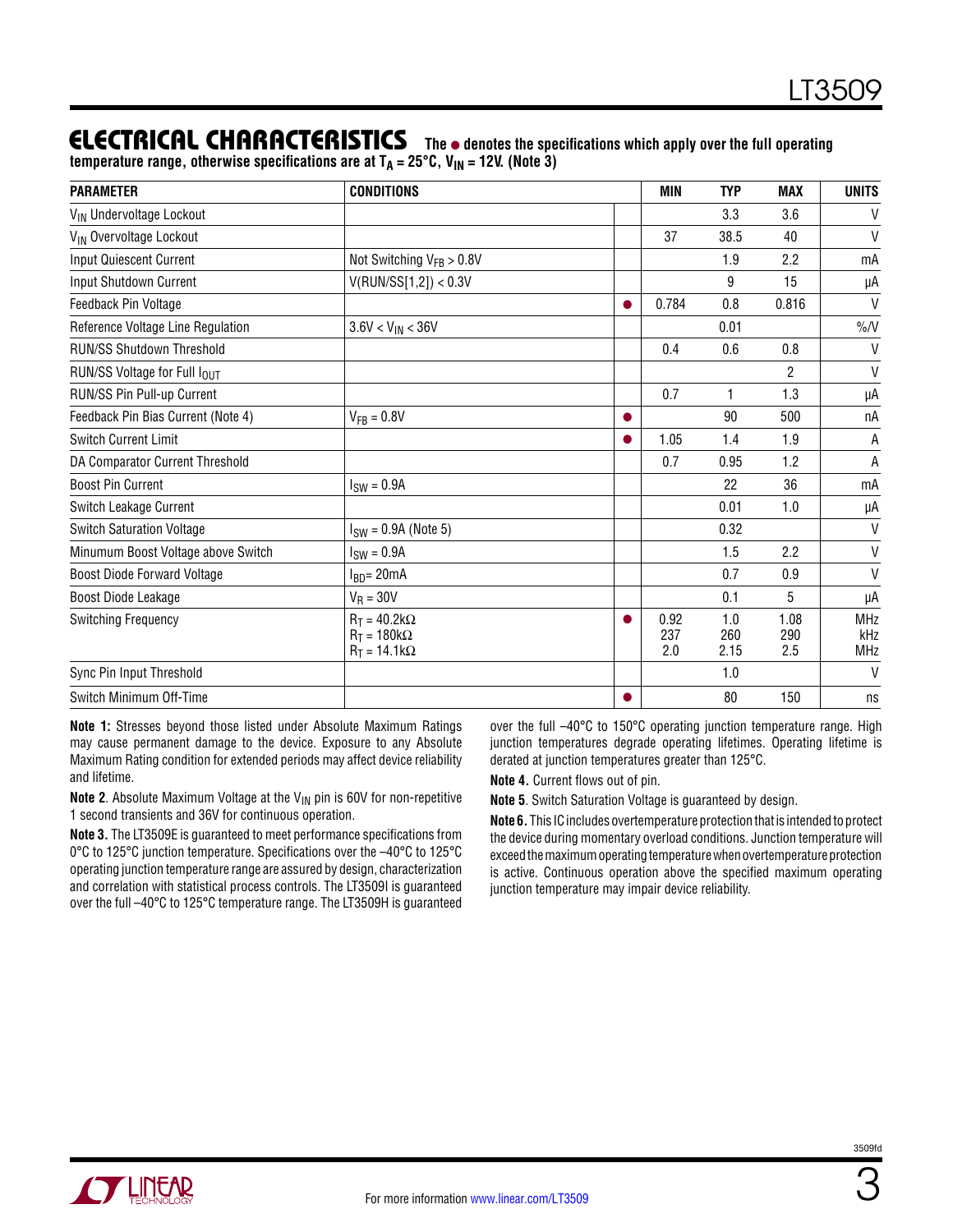# Typical Performance Characteristics



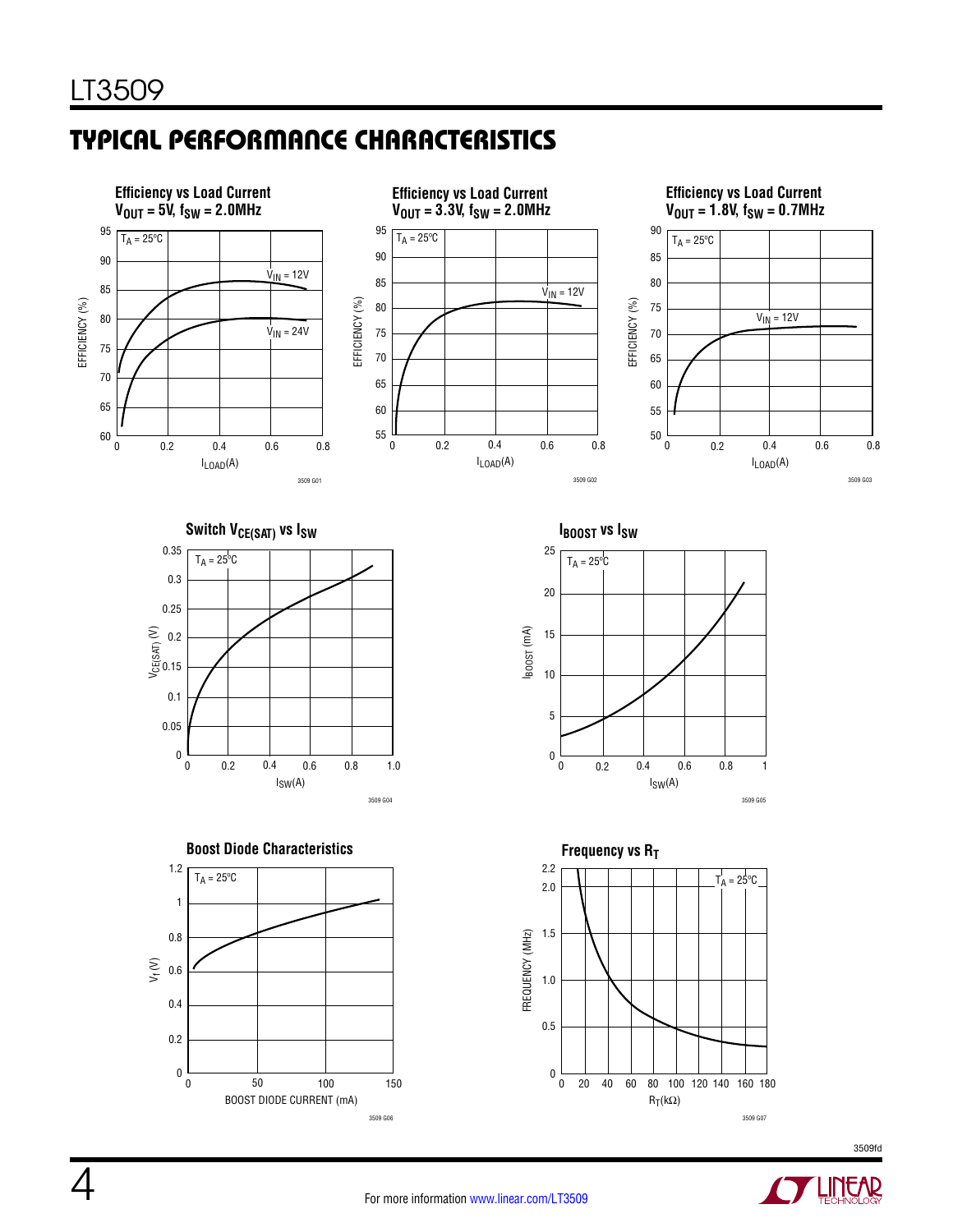### Typical Performance Characteristics



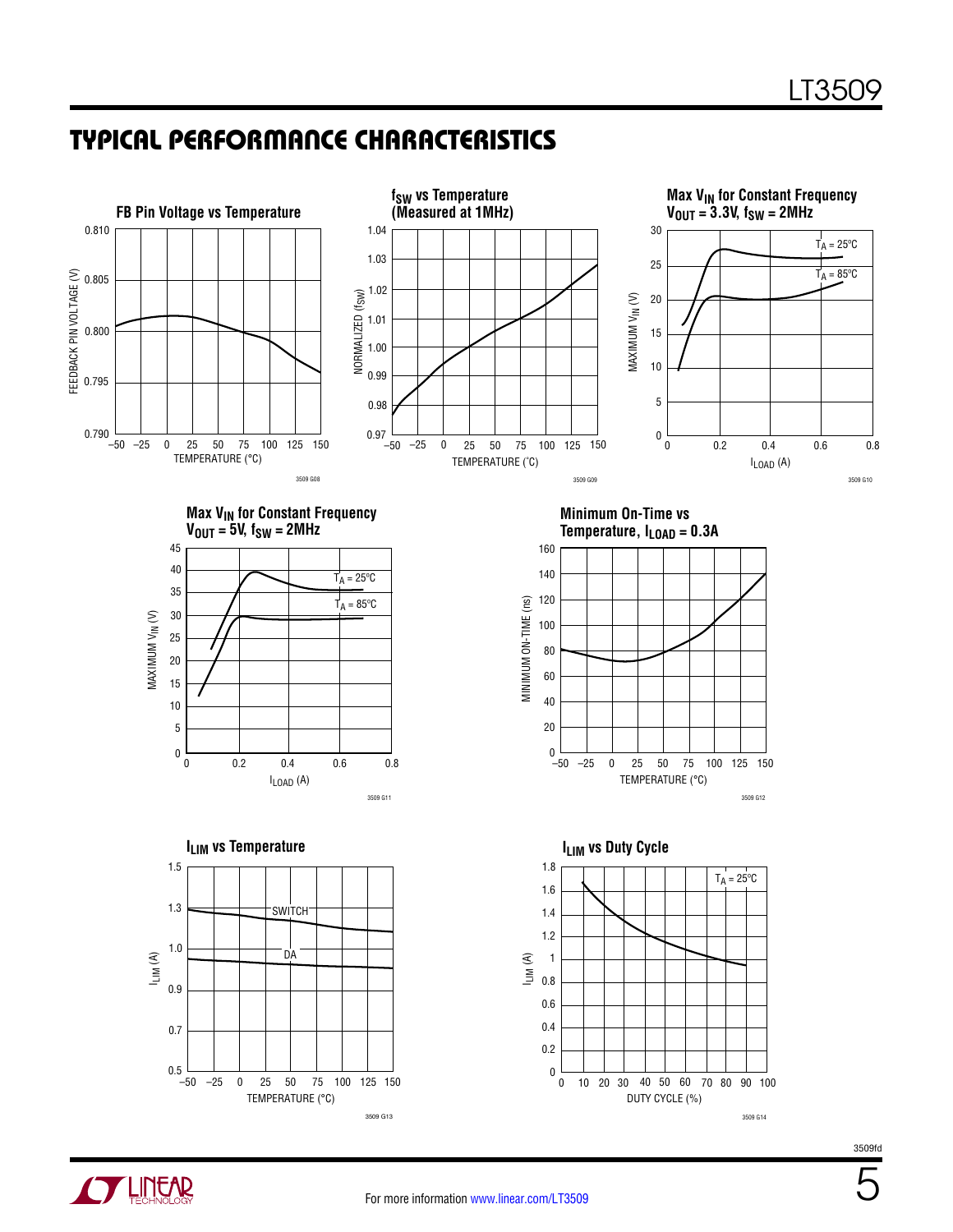#### Pin Functions **(DFN/MSOP)**

**DA1, DA2 (Pins 1, 7/Pins 1, 8):** The DA pins are the anode connections for the catch diodes. These are connected internally to the exposed ground pad by current sensing resistors.

**BOOST1, BOOST2 (Pins 2, 6/Pins 2, 7):** The BOOST pins are used to dynamically boost the power transistor base above  $V_{\text{IN}}$  to minimize the voltage drop and power loss in the switch. These should be tied to the associated switch pins through the boost capacitors.

**SW1, SW2 (Pins 3, 5/Pins 3, 6):** The SW pins are the internal power switch outputs. These should be connected to the associated inductors, catch diode cathodes, and the boost capacitors.

**V<sub>IN</sub>** (Pin 4/Pins 4, 5): The V<sub>IN</sub> pins supply power to the internal power switches and control circuitry. In the MSE package the  $V_{IN}$  pins must be tied together. The input capacitor should be placed as close as possible to the supply pins.

**FB1, FB2 (Pins 14, 8/Pins 16, 9):** The FB pins are used to set the regulated output voltage relative to the internal reference. These pins should be connected to a resistor divider from the regulated output such that the FB pin is at 0.8V when the output is at the desired voltage.

**RUN/SS1, RUN/SS2 (Pins 13, 9/Pins 15, 10):** The RUN/SS pins enable the associated regulator channel. If both pins are pulled to ground, the device will shut-down to a low power state. In the range 0.8V to 2V, the regulators are enabled but the peak switch current and the DA pin maximum current are limited to provide a soft-start function. Above 2V, the full output current is available. The inputs incorporate a 1µA pull-up so that they will float high or charge an external capacitor to provide a current limited soft-start. The pins are pulled down by approximately 250µA in the case of overvoltage or overtemperature conditions in order to discharge the soft-start capacitors. The pins can also be driven by a logic control signal of up to 5.0V. In this case, it is necessary place a 10k to 50k resistor in series along with a capacitor from the RUN/SS pin to ground to ensure that there will be a soft-start for both initial turn on and in the case of fault conditions. Do not tie these pins to  $V_{IN}$ .

**RT (Pin 10/Pin 11):** The RT pin is used to set the internal oscillator frequency. A 40.2k resistor from RT to ground results in a nominal frequency of 1MHz.

**SYNC (Pin 11/Pin12):** The SYNC pin allows the switching frequency to be synchronized to a external clock. Choose  $R<sub>T</sub>$  resistor to set a free-run frequency at least 12% less than the external clock frequency for correct operation. The SYNC pin should not be allowed to float; if not used, it should be tied low through a resistance  $10k\Omega$  or less.

**BD (Pin 12/Pin 13):** The BD pin is common anode connection of the internal Schottky boost diodes. This provides the power for charging the BOOST capacitors. It should be locally bypassed for best performance.

**Exposed Pad (Pin 15/Pin 17):** GND. This is the reference and supply ground for the regulator. The exposed pad must be soldered to the PCB and electrically connected to supply ground. Use a large ground plane and thermal vias to optimize thermal performance. The current in the catch diodes also flows through the GND pad to the DA pins.

**AGND (Pin 14, MSOP Package Only):** This is the connected to the ground connection of the chip and may be used as a separate return for the low current control side components. It should not be used as the only ground connection or as a connection return for load side components.

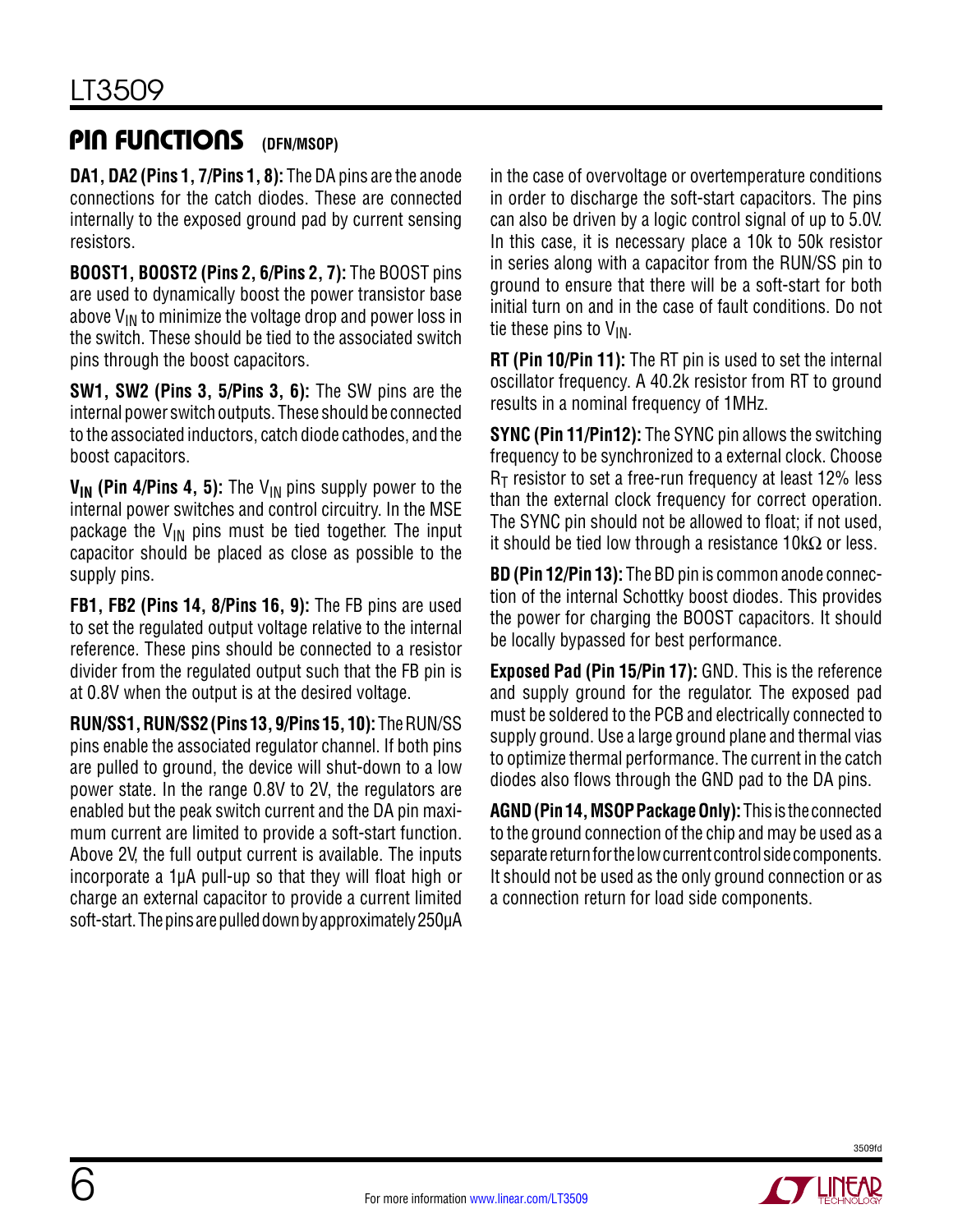### Block Diagram



**Figure 1. Functional Block Diagram**



7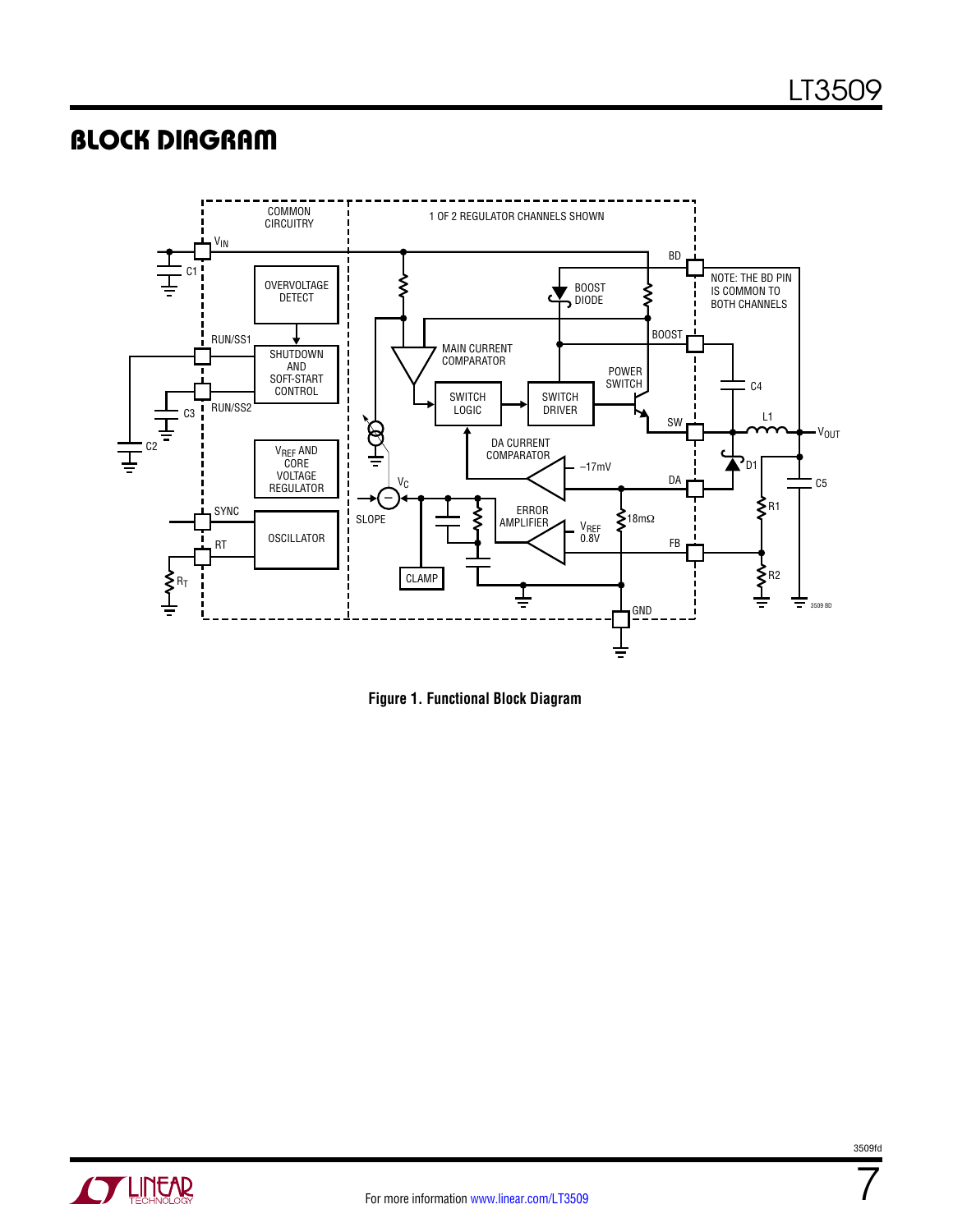# **OPERATION**

#### **Overview**

The LT3509 is a dual, constant frequency, current mode switching regulator with internal power switches. The two independent channels share a common voltage reference and oscillator and operate in phase. The switching frequency is set by a single resistor and can also be synchronized to an external clock. Operation can be best understood by referring to the Block Diagram (Figure 1).

#### **Startup and Shutdown**

When the RUN/SS $[1,2]$  pins are pulled low  $( $0.4V$ )$  the associated regulator channel is shut down. If both channels are shut down, the common circuitry also enters a low current state. When the RUN/SS pins exceed approximately 0.8V, the common circuitry and the associated regulator are enabled but the output current is limited. From 0.8V up to 2.0V the current limit increases until it reaches the full value. The RUN/SS pins also incorporate a 1µA pullup to approximately 3V, so the regulator will run if they are left open. A capacitor to ground will cause a current limited soft-start to occur at power-up. In the case of undervoltage, overvoltage or overtemperature conditions the internal circuitry will pull the RUN/SS pins down with a current of approximately 250µA. Thus a new soft-start cycle will occur when the fault condition ends.

#### **Voltage and Current Regulation**

The power switches are controlled by a current-mode regulator architecture. The power switch is turned on at the beginning of each clock cycle and turned off by the main current comparator. The inductor current will ramp up while the switch is on until it reaches the peak current threshold. The current at which it turns off is determined by the error amp and the internal compensation network. When the switch turns off, the current in the inductor will cause the SW pin to fall rapidly until the catch diode, D1, conducts. The voltage applied to the inductor will now reverse and the current will linearly fall. The resistor divider, R1 and R2, sets the desired output voltage such

that when the voltage at FB reaches 0.8V, the main current comparator threshold will fall and reduce the peak inductor current and hence the average current, until it matches the load current. By making current the controlled variable in the loop, the inductor impedance is effectively removed from the transfer function and the compensation network is simplified. The main current comparator threshold is reduced by the slope compensation signal to eliminate sub-harmonic oscillations at duty cycles >50%.

### **Current Limiting**

Current mode control provides cycle-by-cycle current limiting by means of a clamp on the maximum current that can be provided by the switch. A comparator monitors the current flowing through the catch diode via the DA pin. This comparator delays switching if the diode current is higher than 0.95A (typical). This current level is indicative of a fault condition such as a shorted output with a high input voltage. Switching will only resume once the diode current has fallen below the 0.95A limit. This way the DA comparator regulates the valley current of the inductor to 0.95A during a short circuit. This will ensure the part will survive a short-circuit event.

#### **Over and Undervoltage Shutdown**

A basic undervoltage lockout prevents switching if  $V_{\text{IN}}$ is below 3.3V (typical). The overvoltage shutdown stops the part from switching when  $V_{IN}$  is greater than 38.5V (typical). This protects the device and its load during momentary overvoltage events. After the input voltage falls below 38.5V, the part initiates a soft start sequence and resumes switching.

#### **BOOST Circuit**

To ensure best efficiency and minimum dropout voltage the output transistor base drive is boosted above  $V_{IN}$  by the external boost capacitors (C4). When the SW pin is low the capacitors are charged via the BOOST diodes and the supply on BD.

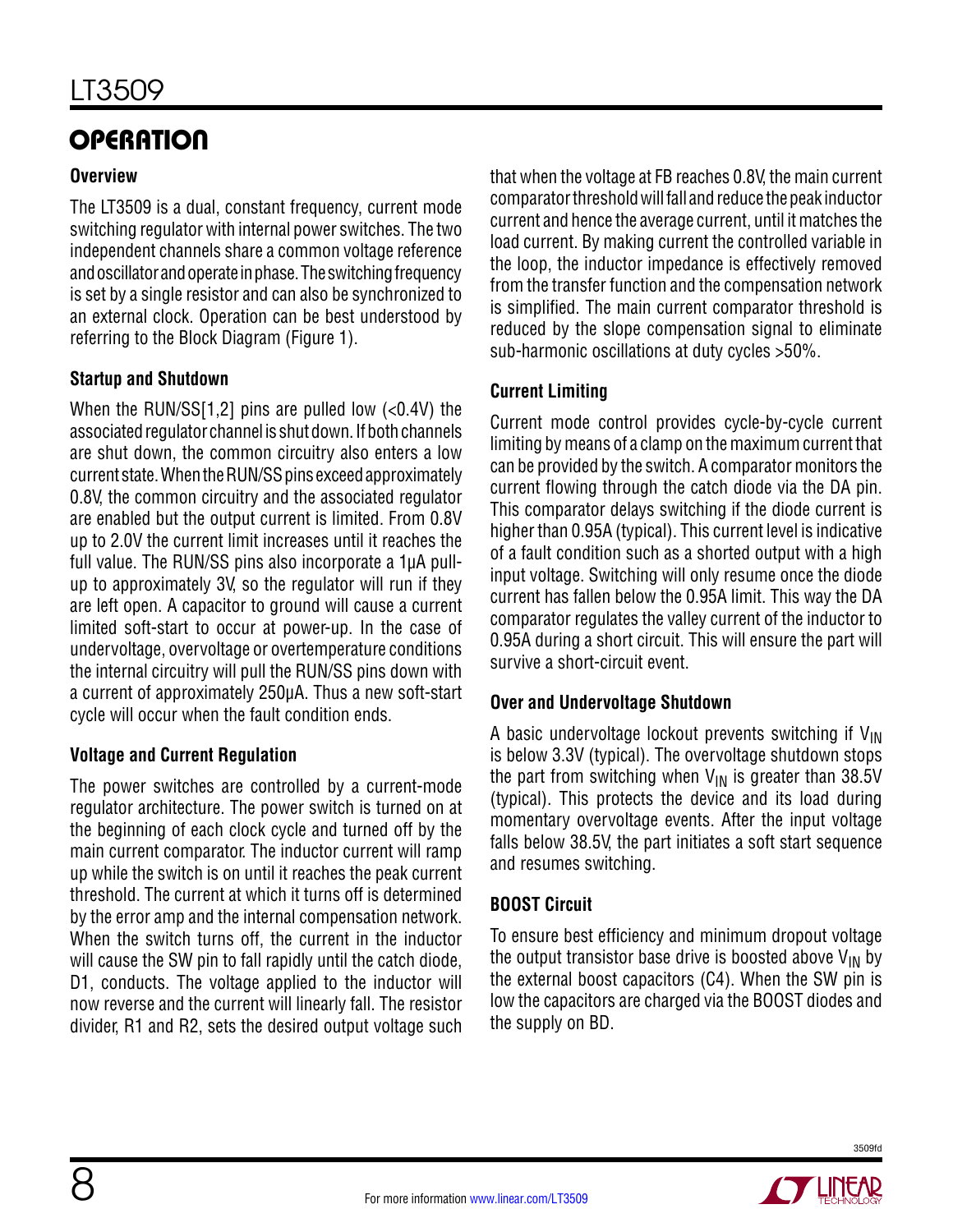#### **Shutdown and Soft Start**

When the RUN/SS pins are pulled to ground, the part will shut down to its lowest current state of approximately 9µA. If driving a large capacitive load it may be desirable to use the current limiting soft-start feature. Connecting capacitors to ground from the RUN/SS pins will control the delay until full current is available. The pull-up current is 1µA and the full current threshold is 2V so the start-up time is given by:

 $T = 2 \cdot C \cdot 10^6$  s

For example a 0.005µF capacitor will give a time to full current of 10ms. If both outputs can come up together then the two inputs can be paralleled and tied to one capacitor. In this case use twice the capacitor value to obtain the same start-up time. During the soft-start time both the peak current threshold and the DA current threshold will track so the part will skip pulses as required to limit the maximum inductor current. Starting up into a large capacitor is not much different to starting into a shortcircuit in this respect.



**Figure 2. Soft-Start**

#### **Setting The Output Voltage**

The output voltage is programmed with a resistor divider between the output and the FB pin. Choose the resistors according to:

$$
R1 = R2 \cdot \left(\frac{V_{OUT}}{0.8} - 1\right)
$$

The designators correspond to Figure 1. R2 should be 20k or less to avoid bias current errors.

#### **Frequency Setting**

The timing resistor,  $R_T$ , for any desired frequency in the range 264kHz to 2.2MHz can be calculated from the following formula:

$$
R_T = \left(\frac{1.215}{f_{SW}} - 0.215\right) \cdot 40.2
$$

where f<sub>SW</sub> is in MHz and R<sub>T</sub> is in kΩ.

**Table 1. Standard E96 Resistors for Common Frequencies**

| <b>FREQUENCY</b> | TIMING RESISTOR $R_T$ (k $\Omega$ ) |
|------------------|-------------------------------------|
| 264 kHz          | 178                                 |
| 300 kHz          | 154                                 |
| 400kHz           | 113                                 |
| 500kHz           | 88.7                                |
| 1MHz             | 40.2                                |
| 2MHz             | 15.8                                |
| $2.2$ MHz        | 13.7                                |

Note: The device is specified for operation down to 300kHz. The 264kHz value is to allow external synchronization at 300kHz



9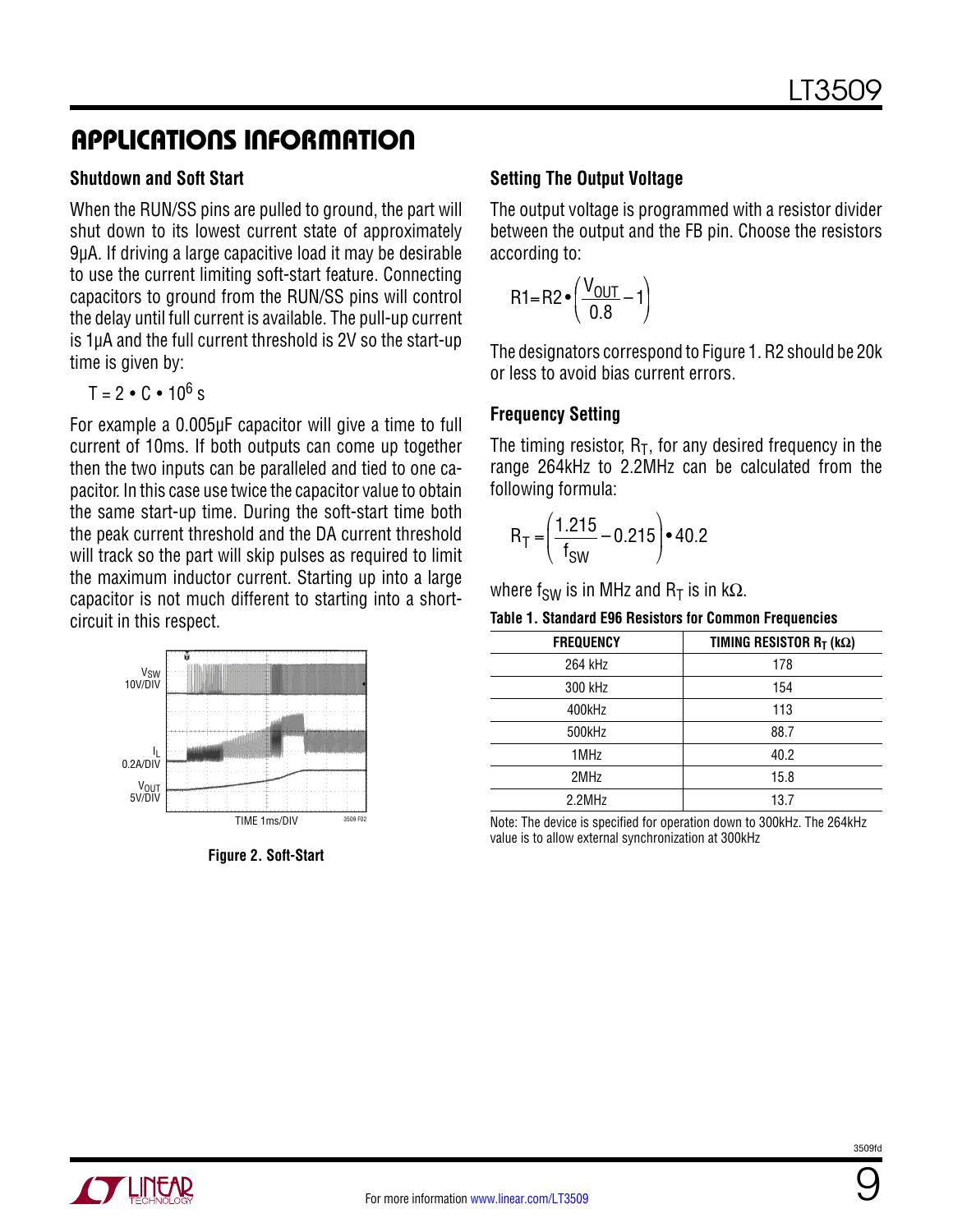#### **External Synchronization**

The external synchronization provides a trigger to the internal oscillator. As such, it can only raise the frequency above the free-run value. To allow for device and component tolerances, the free run frequency should be set to at least 12% lower than the lowest supplied external synchronization reference. The oscillator and hence the switching frequency can then pushed up from 12% above the free-run frequency, set by the selected  $R<sub>T</sub>$ . For example, if the minimum external clock is 300kHz, the  $R<sub>T</sub>$  should be chosen for 264kHz.

The SYNC input has a threshold of 1.0V nominal so it is compatible with most logic levels. The duty cycle is not critical provided the high or low pulse width is at least 80ns. If not used, the SYNC input should be tied low with  $10kΩ$  less to avoid noise pickup.

#### **Design Procedure**

Before starting detailed design a number of key design parameters should be established as these may affect design decisions and component choices along the way. One of the main things to determine apart from the desired output voltages is the input voltage range. Both the normal operating range and the extreme conditions of surges and/or dips or brown-outs need to be known. Then the operating frequency should be considered and if there are particular requirements to avoid interference. If there are very specific frequencies that need to be avoided then external synchronization may be needed. This could also be desirable if multiple switchers are used as low frequency beating between similar devices can be undesirable. For efficient operation this converter requires a boost supply so that the base of the output transistor can be pumped above

the input voltage during the switch on time. Depending on the input and output voltages the boost supply can be provided by the input voltage, one of the regulated outputs or an independent supply such as an LDO.

#### **Input Voltage Range**

Firstly, the LT3509 imposes some hard limits due to the undervoltage lock-out and the overvoltage protection. A given application will also have a reduced, normal operating range over which maximum efficiency and lowest ripple are obtained. This usually requires that the device is operating at a fixed frequency without skipping pulses. There may also be zones above and below the normal range where regulation is maintained but efficiency and ripple may be compromised. At the low end, insufficient input voltage will cause loss of regulation and increased ripple—this is the dropout range. At the high end if the duty cycle becomes too low this will cause pulse skipping and excessive ripple. This is the pulse-skip region. Both situations also lead to higher noise at frequencies other than the chosen switching frequency. Occasional excursions into pulse-skip mode, during surges for example, may be tolerable. Pulse skipping will also occur at light loads even within the normal operating range but ripple is usually not degraded because at light load the output capacitor can hold the voltage steady between pulses.

For input voltages greater than 30V, there are restrictions on the inductor value. See the Inductor Selection section for details.

To ensure the regulator is operating in continuous mode it is necessary to calculate the duty cycle for the required output voltage over the full input voltage range. This must then be compared with minimum and maximum practical duty cycles.

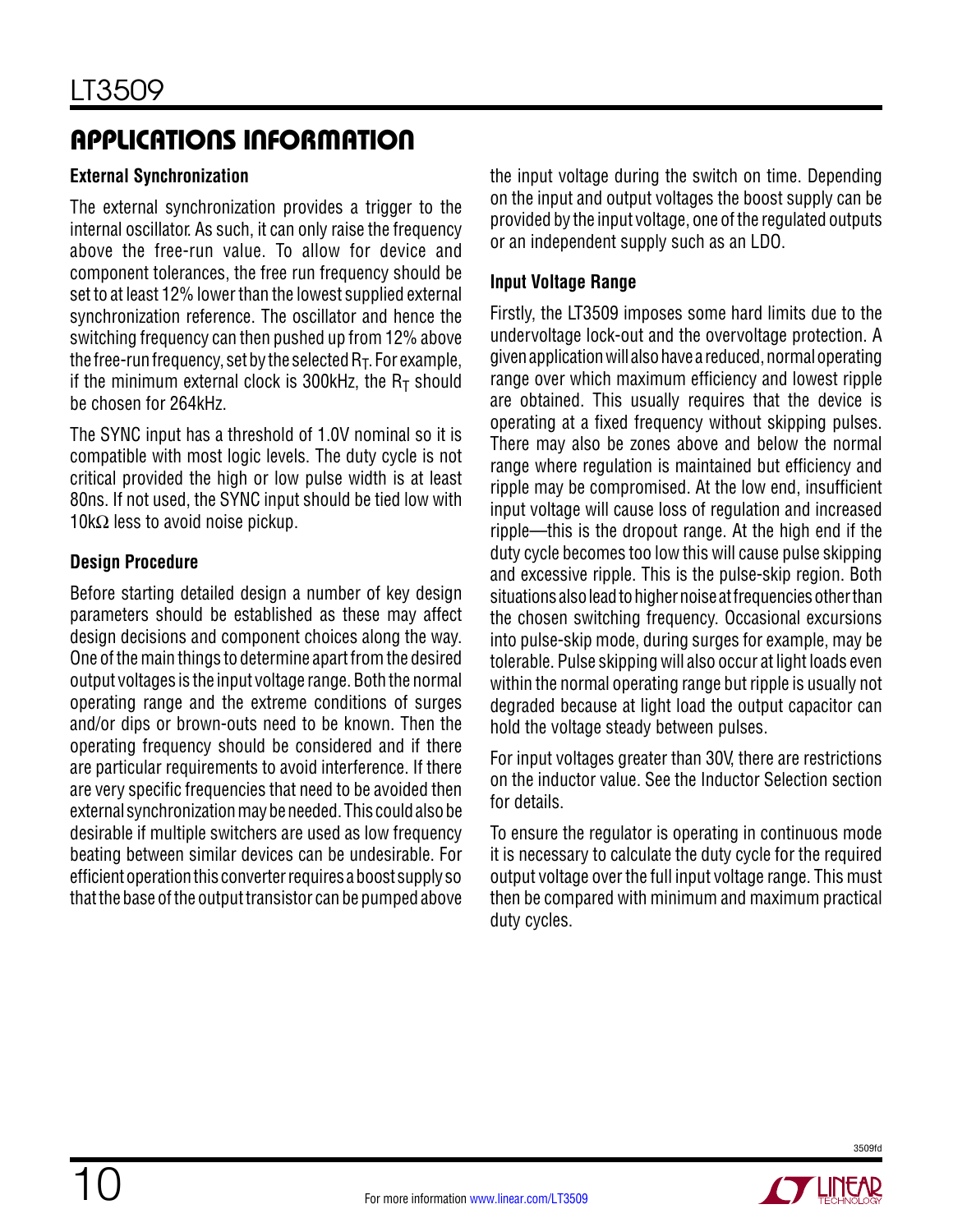In any step-down switcher the duty cycle when operating in continuous, or fixed frequency, mode is dependent on the step-down ratio. This is because for a constant average load current the decay of the inductor current when the switch is off must match the increase in inductor current when the switch is on. The can be estimated by the following formula:

$$
DC = \frac{V_{OUT} + V_F}{V_{IN} - V_{SW} + V_F}
$$

where:

DC = Duty Cycle (Fraction of Cycle when Switch is On)

 $V_{OIII}$  = Output Voltage

 $V_{IN}$  = Input Voltage

 $V_F$  = Catch Diode Forward Voltage

 $V_{SW}$  = Switch Voltage Drop

Note: This formula neglects switching and inductor losses so in practice the duty cycle may be slightly higher.

It is clear from this equation that the duty cycle will approach 100% as the input voltage is reduced and become smaller as the input voltage increases. There are practical limits to the minimum and maximum duty cycles for continuous operation due to the switch minimum off and on times. These are independent of operating frequency so it is clear that range of usable duty cycle is inverserly proportional to frequency. Therefore at higher frequency the input voltage range (for constant frequency operation) will narrow.

The minimum duty cycle is given by:

 $DC_{MIN} = f_{SW} \cdot t_{ON(MIN)}$ 

where:

 $f<sub>SW</sub>$  = Switching Frequency

 $t_{ON(MIN)}$  = Switch Minimum On-Time

The minimum on time increases with increasing temperature so the value for the maximum operating temperature should be used. See the Minimum On-Time vs Temperature graph in the Typical Performance Characteristics.

The maximum input voltage for this duty cycle is given by:

$$
V_{IN(MAX)} = \frac{V_{OUT} + V_F}{DC_{MIN}} - V_F + V_{SW}
$$

Above this voltage the only way the LT3509 can maintain regulation is to skip cycles so the effective frequency will reduce. This will cause an increase in ripple and the switching noise will shift to a lower frequency. This calculation will in practice drive the maximum switching frequency for a desired step-down ratio.



**Figure 4. Pulse Skipping**

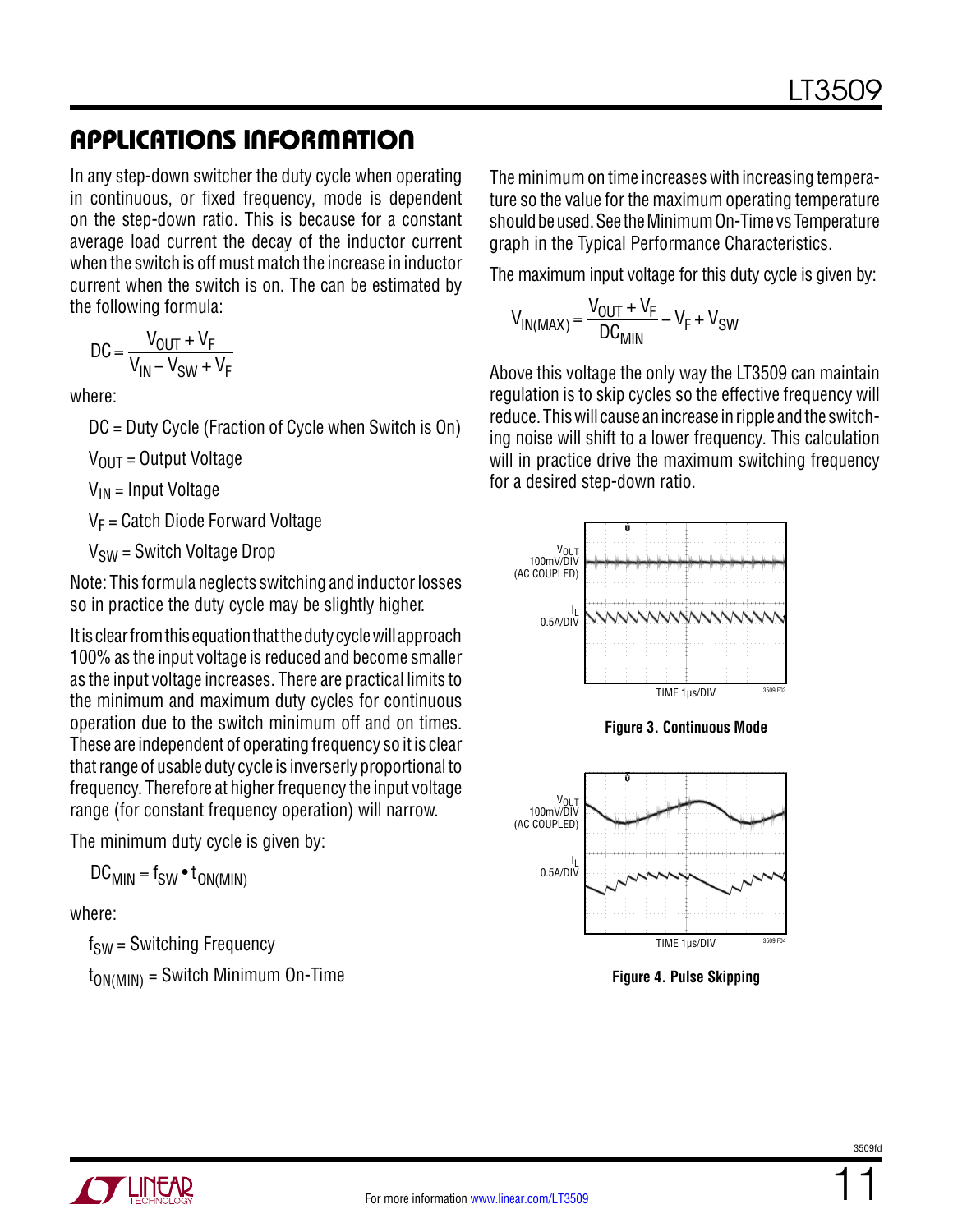#### **Minimum Input Voltage and Boost Architecture**

The minimum operating voltage is determined either by the LT3509's internal undervoltage lockout of ~3.6V or by its maximum duty cycle. The maximum duty cycle for fixed frequency operation is given by:

$$
DC_{MAX} = 1 - t_{OFF(MIN)} \cdot f_{SW}
$$

It follows that:

$$
V_{IN(MIN)} = \frac{V_{OUT} + V_F}{DC_{MAX}} - V_F + V_{SW}
$$

If a reduction in switching frequency can be tolerated the minimum input voltage can drop to just above output voltage. Not only is the output transistor base pumped above the input voltage by the boost capacitor, the switch can remain on through multiple switching cycles resulting in a high effective duty cycle. Thus, this is a true low dropout regulator. As it is necessary to recharge the boost capacitor from time to time, a minimum width off-cycle will be forced occasionally to maintain the charge. Depending on the operating frequency, the duty cycle can reach 97% to 98%, although at this point the output pulses will be at a sub-multiple of the programmed frequency. One other consideration is that at very light loads or no load the part will go into pulse skipping mode. The part will then have trouble getting enough voltage on to the



**Figure 5. Minimum V<sub>IN</sub> for 3.3V V<sub>OUT</sub>** 

boost capacitors to fully saturate the switch. This is most problematic when the BD pin is supplied from the regulated output. The net result is that a higher input voltage will be required to start up the boost system. The typical minimum input voltage over a range of loads is shown in Figure 5 for 3.3V and Figure 6 for 5V.

When operating at such high duty cycles the peak currents in the boost diodes are greater and this will require a the BD supply to be somewhat higher than would be required at less extreme duty cycles. If operation at low input/output ratios and low BD supply voltages is required it may be desirable to augment the internal boost diodes with external discrete diodes in parallel.

#### **Boost Pin Considerations**

The boost capacitor, in conjunction with the internal boost diode, provides a bootstrapped supply for the power switch that is above the input voltage. For operation at 1MHz and above and at reasonable duty cycles a 0.1µF capacitor will work well. For operation at lower frequencies and/or higher duty cycles something larger may be needed. A good rule of thumb is:

$$
C_{\text{BOOST}} = \frac{1}{10 \cdot f_{\text{SW}}}
$$

where  $f_{SW}$  is in MHz and  $C_{BODST}$  is in  $\mu$ F



**Figure 6. Minimum V<sub>IN</sub> for 5V V<sub>OUT</sub>** 

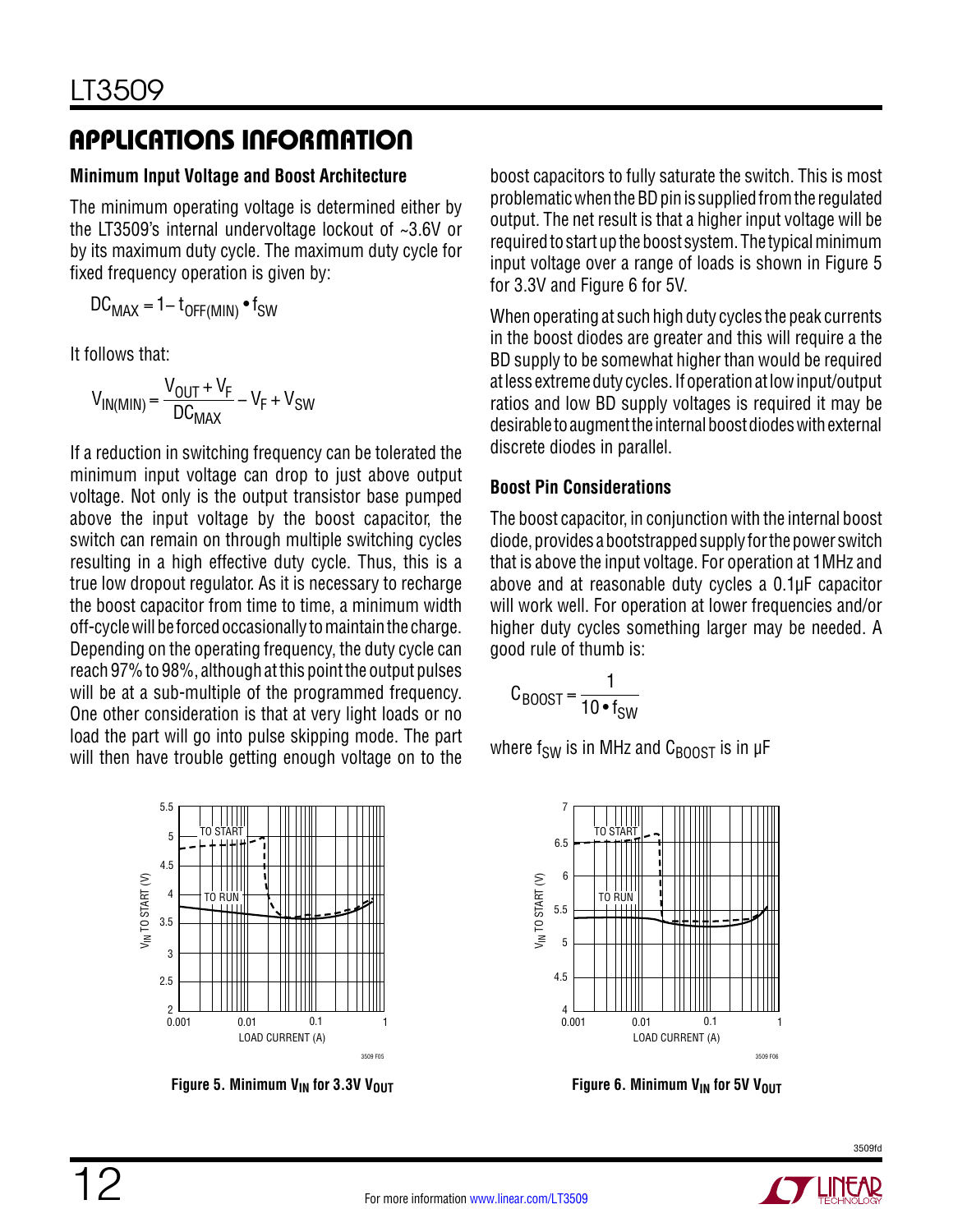#### **Boost Pin Considerations**

Figure 7 through Figure 9 show several ways to arrange the boost circuit. The BOOST pin must be more than 2V above the SW pin for full efficiency. For outputs of 3.3V and higher, the standard circuit Figure 7 is best. For lower output voltages, the boost diode can be tied to the input Figure 8. The circuit in Figure 7 is more efficient because the boost pin current comes from a lower voltage source. Finally, as shown in Figure 9, the BD pin can be tied to another source that is at least 3V. For example, if you are generating 3.3V and 1.8V, and the 3.3V is on whenever the 1.8V is on, the 1.8V boost diode can be connected to the 3.3V output.









In any case, be sure that the maximum voltage at the BOOST pin is less than 60V and the voltage difference between the BOOST and SW pins is less than 30V.

#### **Inductor Selection and Maximum Output Current**

A good first choice for the inductor value is:

$$
L = (V_{OUT} + V_F) \cdot \frac{2.1 MHz}{f_{SW}}
$$

where  $V_F$  is the voltage drop of the catch diode (~0.5V) and L is in µH.

The inductor's RMS current rating must be greater than the maximum load current and its saturation current should be at least 30% higher. For highest efficiency, the series resistance (DCR) should be less than 0.15 $Ω$ . Table 2 lists several vendors and types that are suitable.

The current in the inductor is a triangle wave with an average value equal to the load current. The peak switch current is equal to the output current plus half the peak-to-peak inductor ripple current. The LT3509 limits its switch current in order to protect itself and the system from overcurrent faults. Therefore, the maximum output current that the LT3509 will deliver depends on the switch current limit, the inductor value and the input and output voltages.



**Figure 9. Separate Boost Supply**

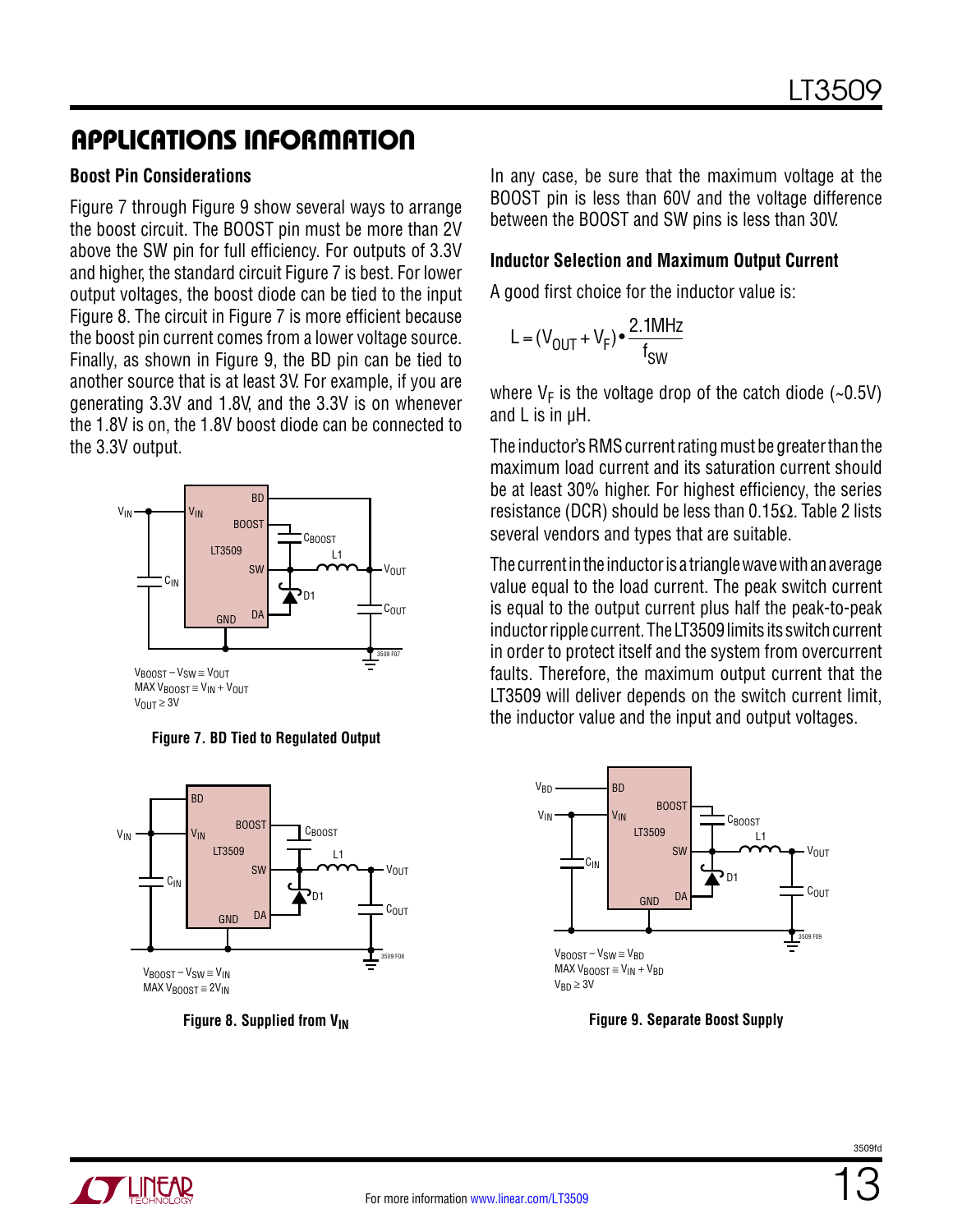When the switch is off, the potential across the inductor is the output voltage plus the catch diode forward voltage. This gives the peak-to-peak ripple current in the inductor:

$$
\Delta I_L = (1 - DC) \frac{V_{OUT} + V_F}{L \cdot f_{SW}}
$$

where:

DC = Duty Cycle

 $f<sub>SW</sub>$  = Switching Frequency

L = Inductor Value

 $V_F$  = Diode Forward Voltage

The peak inductor and switch current is:

$$
I_{SWPK} = I_{LPK} = I_{OUT} + \frac{\Delta I_L}{2}
$$

To maintain output regulation, this peak current must be less than the LT3509's switch current limit  $I_{LIM}$ . This is dependent on duty cycle due to the slope compensation. For  $I_{LIM}$  is at least 1.4A at low duty cycles and decreases linearly to 1.0A at  $DC = 0.8$ .

The theoretical minimum inductance can now be calculated as:

$$
L_{\text{MIN}} = \frac{1 - DC_{\text{MIN}}}{f} \cdot \frac{V_{\text{OUT}} + V_{F}}{I_{\text{LIM}} - I_{\text{OUT}}}
$$

where  $DC_{MIN}$  is the minimum duty cycle called for by the application i.e.:

$$
DC_{MIN} = \frac{V_{OUT(MAX)} + V_F}{V_{IN(MIN)} - V_{SW} + V_F}
$$

There is a limit to the actual minimum duty cycle imposed by the minimum on-time of the switch. For a robust design it is important that inductor that will not saturate when the switch is at its minimum on-time, the input voltage is at maximum and the output is short circuited. In this case the full input voltage, less the drop in the switch, will appear across the inductor. This doesn't require an actual short, just starting into a capacitive load will provide the same conditions. The Diode current sensing scheme will ensure that the switch will not turn-on if the inductor current is above the DA current limit threshold, which has a maximum of 1.1A. The peak current under short-circuit conditions can then be calculated from:

$$
I_{PEAK} = \frac{V_{IN} \cdot t_{ON(MIN)}}{L} + 1.1A
$$

The inductor should have a saturation current greater than this value. For safe operation with high input voltages this can often mean using a physically larger inductor as higher value inductors often have lower saturation currents for a given core size. As a general rule the saturation current should be at least 1.8A to be short-circuit proof. However, it's generally better to use an inductor larger than the minimum value. For robust operation at input voltages greater than 30V, use an inductor with a value of 4.2µH or greater, and a saturation current rating of 1.8A or higher. The minimum inductor has large ripple currents which increase core losses and require large output capacitors to keep output voltage ripple low. Select an inductor greater than  $L_{MIN}$ that keeps the ripple current below 30% of  $I_{LIM}$ .

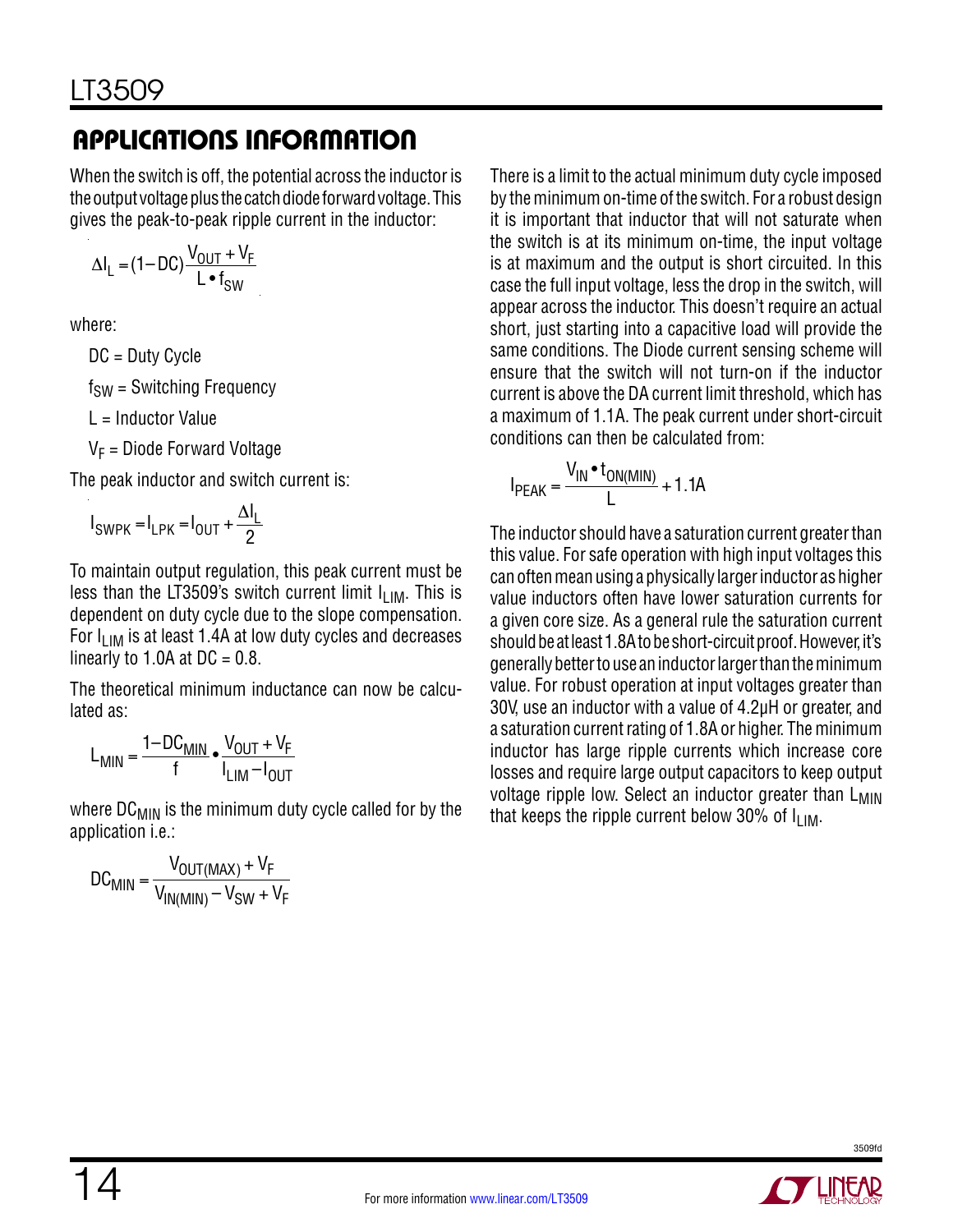#### **Table 2. Recommended Inductors**

| <b>MANUFACTURER/</b><br><b>PART NUMBER</b> | <b>VALUE</b><br>(H) | Isat<br>(A) | DCR<br>$(\Omega)$ | <b>HEIGHT</b><br>(mm) |  |
|--------------------------------------------|---------------------|-------------|-------------------|-----------------------|--|
| Coilcraft                                  |                     |             |                   |                       |  |
| LPS4018-222ML                              | 2.2                 | 2.8         | 0.07              | 1.7                   |  |
| LPS5030-332ML                              | 3.3                 | 2.5         | 0.066             | 2.9                   |  |
| LPS5030-472ML                              | 4.7                 | 2.5         | 0.083             | 2.9                   |  |
| LPS6225-682ML                              | 6.8                 | 2.7         | 0.095             | 2.4                   |  |
| LPS6225-103ML                              | 10                  | 2.1         | 0.105             | 2.4                   |  |
| <b>Sumida</b>                              |                     |             |                   |                       |  |
| CDRH4D22/HP-2R2N                           | 2.2                 | 3.2         | 0.0035            | 2.4                   |  |
| CDRH4D22/HP-3R5N                           | 3.5                 | 2.5         | 0.052             | 2.4                   |  |
| CDRH4D22/HP-4R7N                           | 4.7                 | 2.2         | 0.066             | 2.4                   |  |
| CDRH5D28/HP-6R8N                           | 6.8                 | 3.1         | 0.049             | 3.0                   |  |
| CDRH5D28/HP-8R2N                           | 8.2                 | 2.7         | 0.071             | 3.0                   |  |
| CDRH5D28R/HP-100N                          | 10                  | 2.45        | 0.074             | 3.0                   |  |
| Cooper                                     |                     |             |                   |                       |  |
| SD52-2R2-R                                 | 2.2                 | 2.30        | 0.0385            | 2.0                   |  |
| SD52-3R5-R                                 | 3.5                 | 1.82        | 0.0503            | 2.0                   |  |
| SD52-4R7-R                                 | 4.7                 | 1.64        | 0.0568            | 2.0                   |  |
| SD6030-5R8-R                               | 5.8                 | 1.8         | 0.045             | 3.0                   |  |
| SD7030-8R0-R                               | 8.0                 | 1.85        | 0.058             | 3.0                   |  |
| SD7030-100-R                               | 10.0                | 1.7         | 0.065             | 3.0                   |  |
| <b>Toko</b>                                |                     |             |                   |                       |  |
| A997AS-2R2N                                | 2.2                 | 1.6         | 0.06              | 1.8                   |  |
| A997AS-3R3N                                | 3.3                 | 1.2         | 0.07              | 1.8                   |  |
| A997AS-4R7M                                | 4.7                 | 1.07        | 0.1               | 1.8                   |  |
| Würth                                      |                     |             |                   |                       |  |
| 7447745022                                 | 2.2                 | 3.5         | 0.036             | 2.0                   |  |
| 7447745033                                 | 3.3                 | 3.0         | 0.045             | 2.0                   |  |
| 7447745047                                 | 4.7                 | 2.4         | 0.057             | 2.0                   |  |
| 7447745076                                 | 7.6                 | 1.8         | 0.095             | 2.0                   |  |
| 7447445100                                 | 10                  | 1.6         | 0.12              | 2.0                   |  |

The prior analysis is valid for continuous mode operation  $(I<sub>OUT</sub> > \Delta I<sub>UIM</sub> / 2)$ . For details of maximum output current in discontinuous mode operation, see Linear Technology's Application Note 44. Finally, for duty cycles greater than 50% ( $V_{\text{OUT}}/V_{\text{IN}} > 0.5$ ), a minimum inductance is required to avoid subharmonic oscillations. This minimum inductance is

$$
L_{\text{MIN}} = (V_{\text{OUT}} + V_{\text{F}}) \cdot \frac{1.4}{f_{\text{SW}}}
$$

where  $f_{SW}$  is in MHz and  $L_{MIN}$  is in  $\mu$ H.

If using external synchronization, calculate  $L_{MIN}$  using the  $R<sub>T</sub>$  frequency and not the SYNC frequency.

#### **Frequency Compensation**

The LT3509 uses current mode control to regulate the output, which simplifies loop compensation and allows the necessary filter components to be integrated. The fixed internal compensation network has been chosen to give stable operation over a wide range of operating conditions but assumes a minimum load capacitance. The LT3509 does not depend on the ESR of the output capacitor for stability so the designer is free to use ceramic capacitors to achieve low output ripple and small PCB footprint.

Figure 10 shows an equivalent circuit for the LT3509 control loop. The error amp is a transconductance amplifier with finite output impedance. The power section, consisting of the modulator, power switch and inductor is modeled as a transconductance amplifier generating an output current proportional to the voltage at the COMP-NODE. The gain of the power stage (gmp) is 1.1S. Note that the output capacitor integrates this current and that the internal capacitor integrates the error amplifier output current, resulting in two poles in the loop. In most cases, a zero is required and comes either from the output capacitor ESR

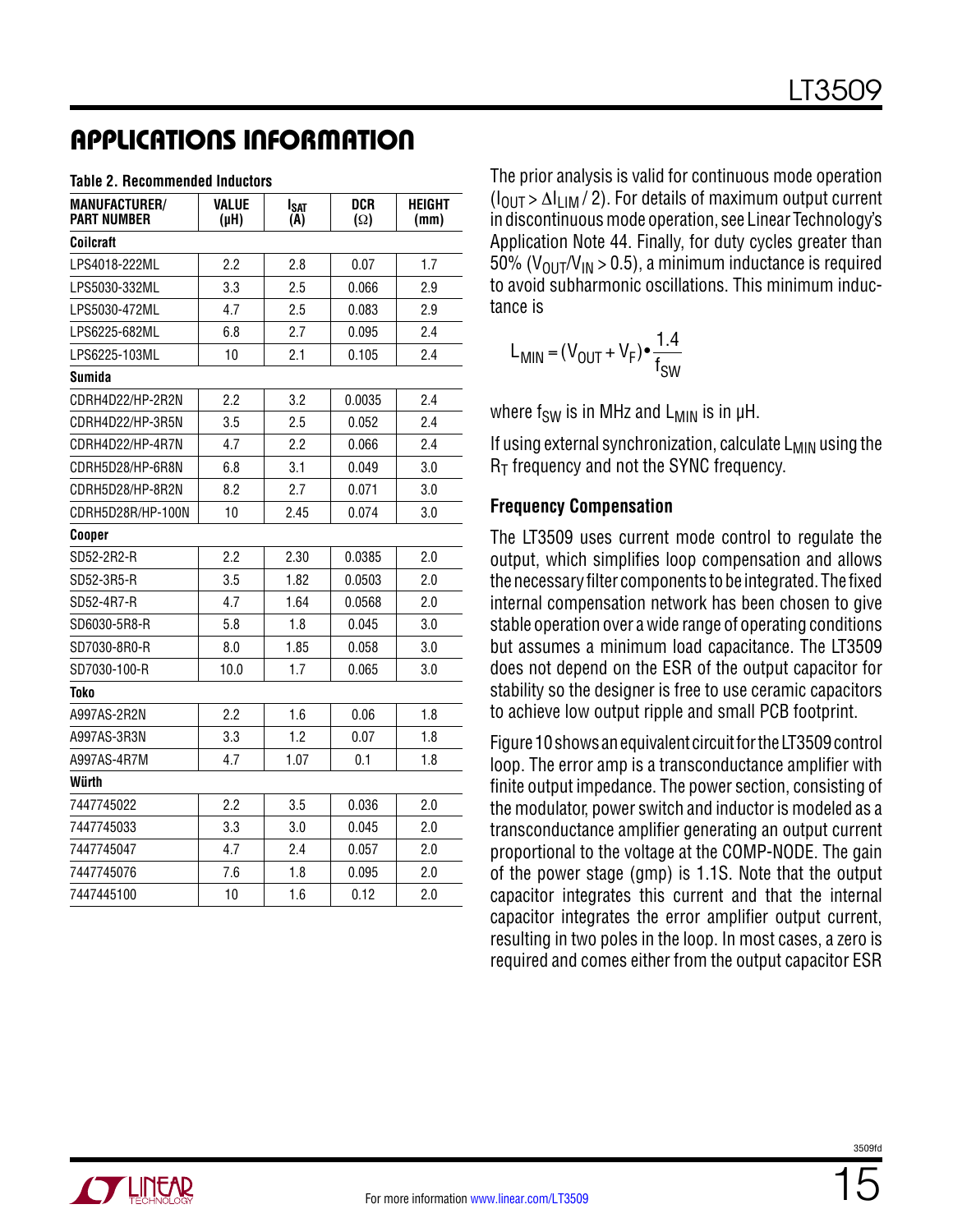or from  $R_C$ . This model works well as long as the inductor current ripple is not too low ( $\Delta$ I<sub>RIPPLE</sub> > 5%  $I_{\text{OUT}}$ ) and the loop crossover frequency is less than  $f_{SW}/5$ . An optional phase lead capacitor (CPL) across the feedback divider may improve the transient response.



**Figure 10. Small-Signal Equivalent Circuit**

### **Output Capacitor Selection**

The output capacitor filters the inductor current to generate an output with low voltage ripple. It also stores energy in order to satisfy transient loads and stabilize the LT3509's control loop. Because the LT3509 operates at a high frequency, minimal output capacitance is necessary. In addition, the control loop operates well with or without the presence of output capacitor series resistance (ESR). Ceramic capacitors, which achieve very low output ripple and small circuit size, are therefore an option.

You can estimate output ripple with the following equations.

For ceramic capacitors where low capacitance value is more significant than ESR:

$$
V_{RIPPLE} = \Delta I_L / (8 \cdot f_{SW} \cdot C_{OUT})
$$

For electrolytic capacitors where ESR is high relative to capacitive reactance:

V<sub>RIPPLE</sub> = ΔI<sub>L</sub> •ESR

where  $\Delta I_L$  is the peak-to-peak ripple current in the inductor. The RMS content of this ripple is very low so the RMS current rating of the output capacitor is usually not of concern. It can be estimated with the formula:

$$
I_{C(RMS)} = \Delta I_L / \sqrt{12}
$$

Another constraint on the output capacitor is that it must have greater energy storage than the inductor; if the stored energy in the inductor transfers to the output, the resulting voltage step should be small compared to the regulation voltage. For a 5% overshoot, this requirement indicates:

$$
C_{\text{OUT}} > 10 \cdot L \cdot (I_{\text{LIM}} / V_{\text{OUT}})^2
$$

The low ESR and small size of ceramic capacitors make them the preferred type for LT3509 applications. Not all ceramic capacitors are the same, however. Many of the higher value capacitors use poor dielectrics with high temperature and voltage coefficients. In particular, Y5V

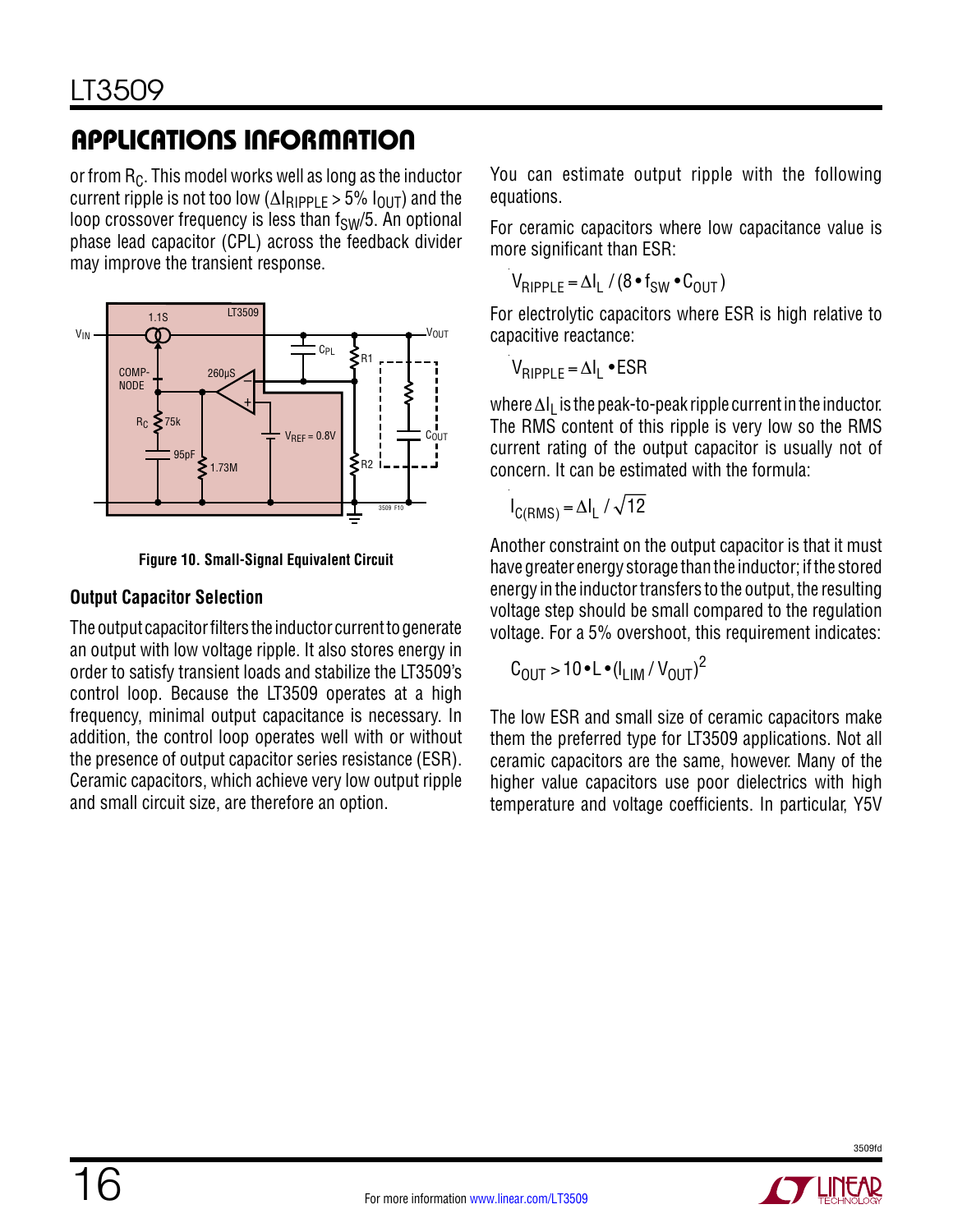and Z5U types lose a large fraction of their capacitance with applied voltage and at temperature extremes. Because loop stability and transient response depend on the value of  $C<sub>OIII</sub>$ , this loss may be unacceptable. Use X7R and X5R types.

The value of the output capacitor greatly affects the transient response to a load step. It has to supply extra current demand or absorb excess current delivery until the feedback loop can respond. The loop response is dependent on the error amplifier transconductance, the internal compensation capacitor and the feedback network. Higher output voltages necessarily require a larger feedback divider ratio. This will also reduce the loop gain and slow the response time. Fortunately this effect can be mitigated by use of a feed-forward capacitor,  $C_{PI}$ , across the top feedback resistor. The small-signal model shown in Figure 10 can be used to model this in a simulator or to give insight to an empirical design. Figure 11 shows some load step responses with differing output capacitors and  $C_{PI}$  combinations.

#### **Input Capacitor**

The input capacitor needs to supply the pulses of charge demanded during the on time of the switches. Little total capacitance is required as a few hundred millivolts of ripple at the  $V_{IN}$  pin will not cause any problems to the device. When operating at 2MHz and 12V, 2µF will work well. At the lowest operating frequency and/or at low input voltages a larger capacitor such as 4.7µF is preferred.



**Figure 11. Transient Load Response with Different Combinations of COUT and CPL Load Current Step from 300mA to 700mA**  $R1 = 10k$ ,  $R2 = 32.4k$ ,  $V_{IN} = 12V$ ,  $V_{OUT} = 3.3V$ ,  $f_{SW} = 2.0MHz$ 



3509fr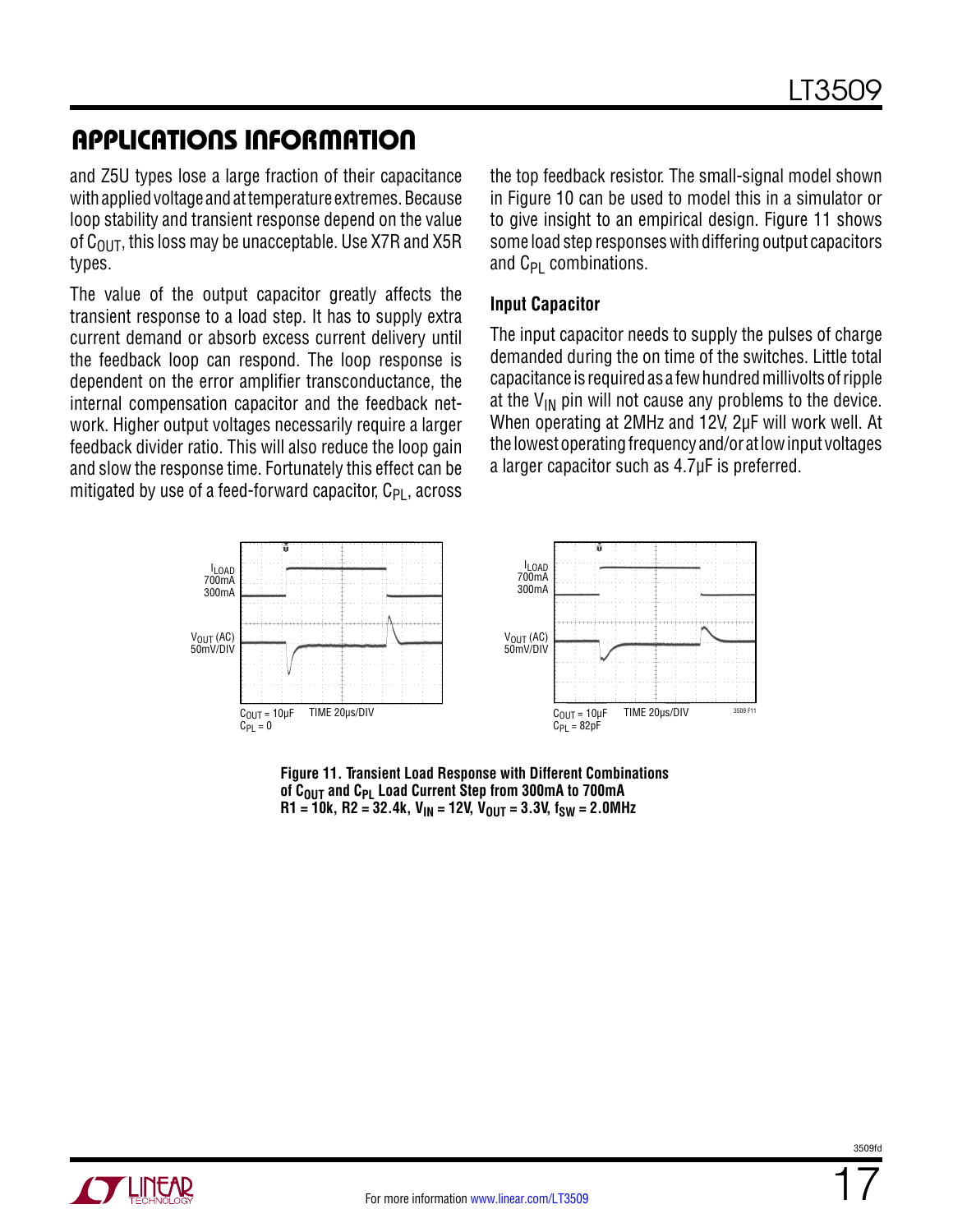#### **Diode Selection**

The catch diode (D1 from Figure 1) conducts current only during switch off time. Average forward current in normal operation can be calculated from:

$$
I_{D(AVG)} = I_{OUT}(V_{IN} - V_{OUT}) / V_{IN}
$$

The only reason to consider a diode with a larger current rating than necessary for nominal operation is for the worst-case condition of shorted output. The diode current will then increase to the typical peak switch current limit. If transient input voltages exceed 40V, use a Schottky diode with a reverse voltage rating of 45V or higher. If the maximum transient input voltage is under 40V, use a Schottky diode with a reverse voltage rating greater than the maximum input voltage. Table 3 lists several Schottky diodes and their manufacturers:

#### **Table 3. Schottky Diodes**

| <b>MANUFACTURER/</b><br><b>PART NUMBER</b> | VR<br>(V  | <b>LAVE</b><br>(A) | $V_F$ at 1A<br>(mV) |  |  |  |
|--------------------------------------------|-----------|--------------------|---------------------|--|--|--|
| <b>On Semiconductor</b>                    |           |                    |                     |  |  |  |
| MBRM140                                    | 550<br>40 |                    |                     |  |  |  |
| <b>MicroSemi</b>                           |           |                    |                     |  |  |  |
| <b>UPS140</b>                              | 40<br>450 |                    |                     |  |  |  |
| Diodes Inc.                                |           |                    |                     |  |  |  |
| DFLS140L                                   | 40        |                    | 550                 |  |  |  |
| 1N5819HW                                   | 40        |                    | 450                 |  |  |  |

#### **Short and Reverse Protection**

Provided the inductors are chosen to not go deep into their saturation region at the maximum  $I_{LIMIT}$  current the LT3509 will tolerate a short circuit on one or both outputs. The excess current in the inductor will be detected by the DA comparator and the frequency will reduced until the valley current is below the limit. This shouldn't affect the other channel unless the channel that is shorted is also

providing the boost supply to the BD pin. In this case the voltage drop of the other switch will increase and lower the efficiency. This could eventually cause the part to reach the thermal shutdown limit. One other important feature of the part that needs to be considered is that there is a parasitic diode in parallel with the power switch. In normal operation this is reverse biased but it could conduct if the load can be powered from an alternate source when the LT3509 has no input. This may occur in battery charging applications or in battery backup systems where a battery or some other supply is diode ORed with one of the LT3509 regulated outputs. If the SW pin is at more than about 4V the  $V_{IN}$  pin can attain sufficient voltage for LT3509 control circuitry to power-up to the quiescent bias level and up to 2mA could be drawn from the backup supply. This can be minimized if some discrete FETs or open-drain buffers are used to pull down the RUN/SS pins. Of course the gates need to be driven from the standby or battery backed supply. If there is the possibility of a short circuit at the input or just other parallel circuits connected to  $V_{IN}$ it would be best to add a protection diode in series with  $V_{IN}$ . This will also protect against a reversed input polarity. These concepts are illustrated in Figure 12.



**Figure 12. Reverse Bias Protection**

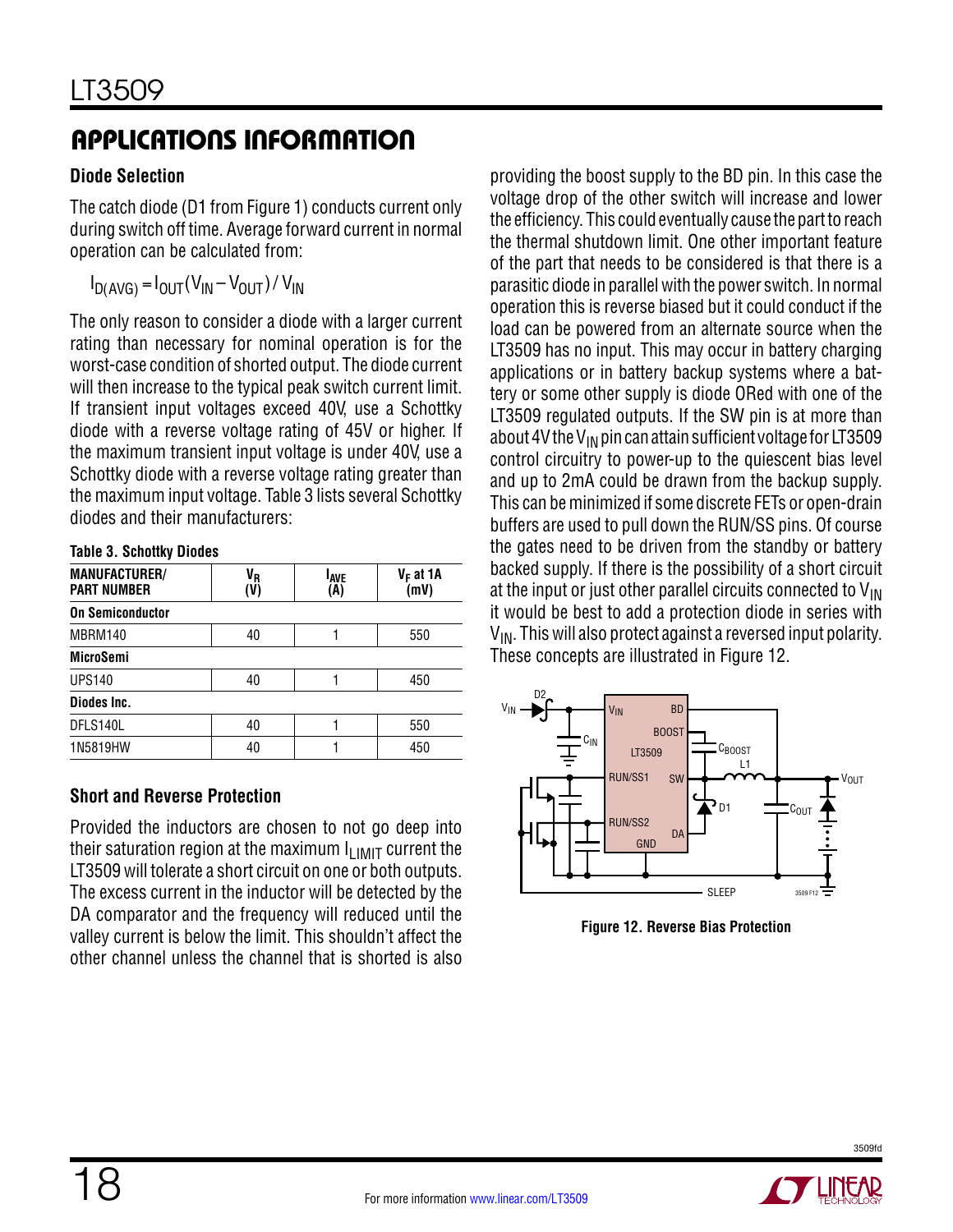#### **Hot Plugging Considerations**

The small size, reliability and low impedance of ceramic capacitors make them attractive for the input capacitor. Unfortunately they can be hazardous to semiconductor devices if combined with an inductive supply loop and a fast power transition such as through a mechanical switch or connector. The low loss ceramic capacitor combined with the just a small amount of wiring inductance forms an underdamped resonant tank circuit and the voltage at the  $V_{IN}$  pin of the LT3509 can ring to twice the nominal input voltage. See Linear Technology Application Note 88 for more details.

#### **PCB Layout and Thermal Design**

The PCB layout is critical to both the electrical and thermal performance of the LT3509. Most important is the connection to the Exposed Pad which provides the main ground connection and also a thermal path for cooling the chip. This must be soldered to a topside copper plane which is also tied to backside and/or internal plane(s) with an array of thermal vias.

To obtain the best electrical performance particular attention should be paid to keeping the following current paths short:

- The loop from the  $V_{IN}$  pin through the input capacitor back to the ground pad and plane. This sees high di/dt transitions as the power switches turn on and off. Excess impedance will degrade the minimum usable input voltage and could cause crosstalk between channels.
- The loops from the switch pins to the catch diodes and back to the DA pins. The fast changing currents and voltage here combined with long PCB traces will cause ringing on the switch pin and may result in unwelcome EMI.

• The loop from the regulated outputs through the output capacitor back to the ground plane. Excess impedance here will result in excessive ripple at the output.

The area of the SW and BOOST nodes should as small as possible. Also the feedback components should be placed as close as possible to the FB pins so that the traces are short and shielded from the SW and BOOST nodes by the ground planes.

Figure 13 shows a detail view of a practical board layout showing just the top layer. The complete board is somewhat larger at  $7.5cm \times 7.5cm$ . The device has been evaluated on this board in still air running at 700kHz switching frequency. One channel was set to 5V and the other to 3.3V and both channels were fully loaded to 700mA. The device temperature reached approximately 15°C above ambient for input voltages below 12V. At 24V input it was slightly higher at 17°C above ambient.



**Figure 13. Sample PCB Layout (Top Layer Only)**

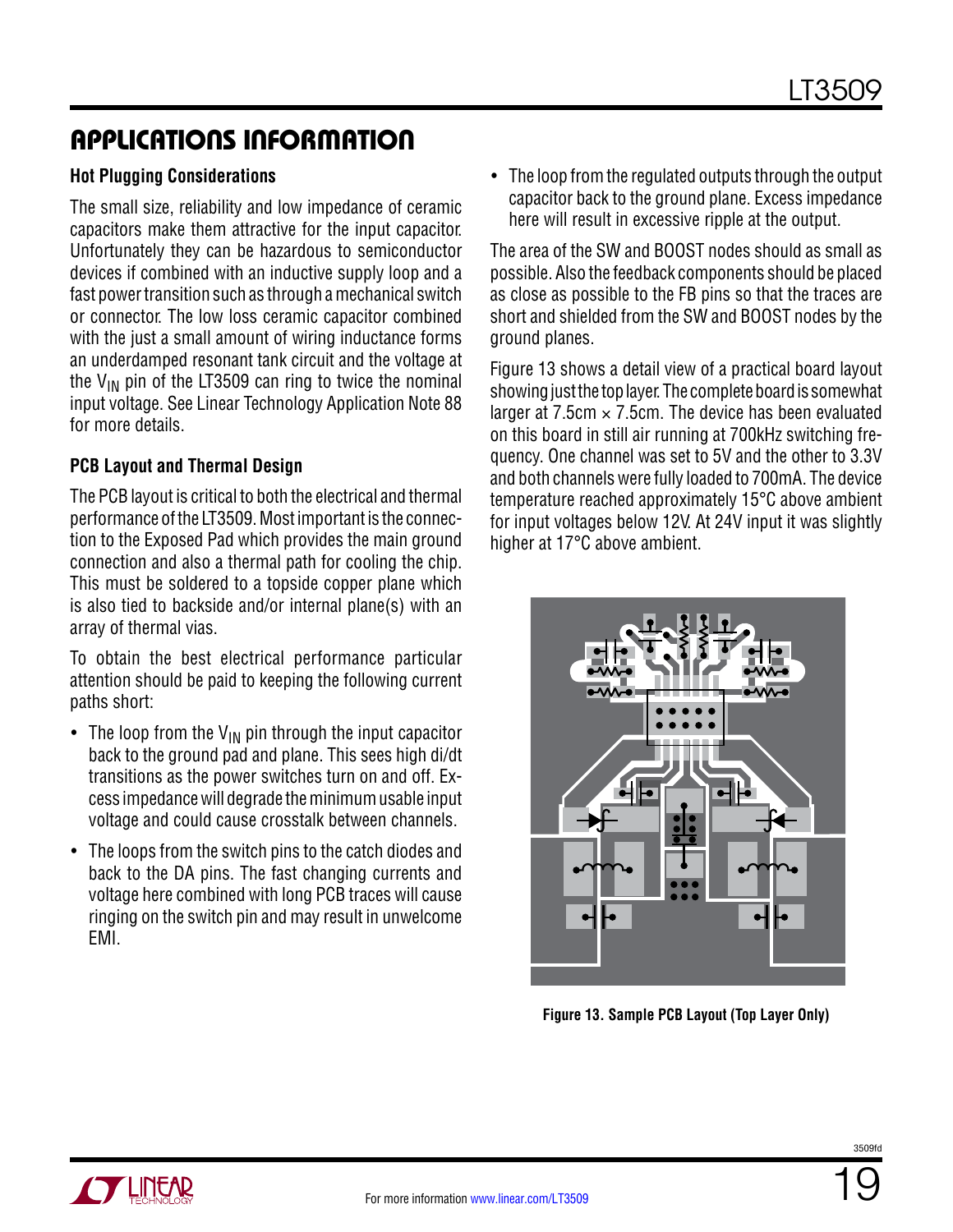## Typical Applications



**1.8V and 3.3V Outputs, Synchronized to 300kHz to 600kHz**

**Automotive Accessory Application 5V Logic Supply and 8V for LCD Display with Display Power Controlled by Logic**

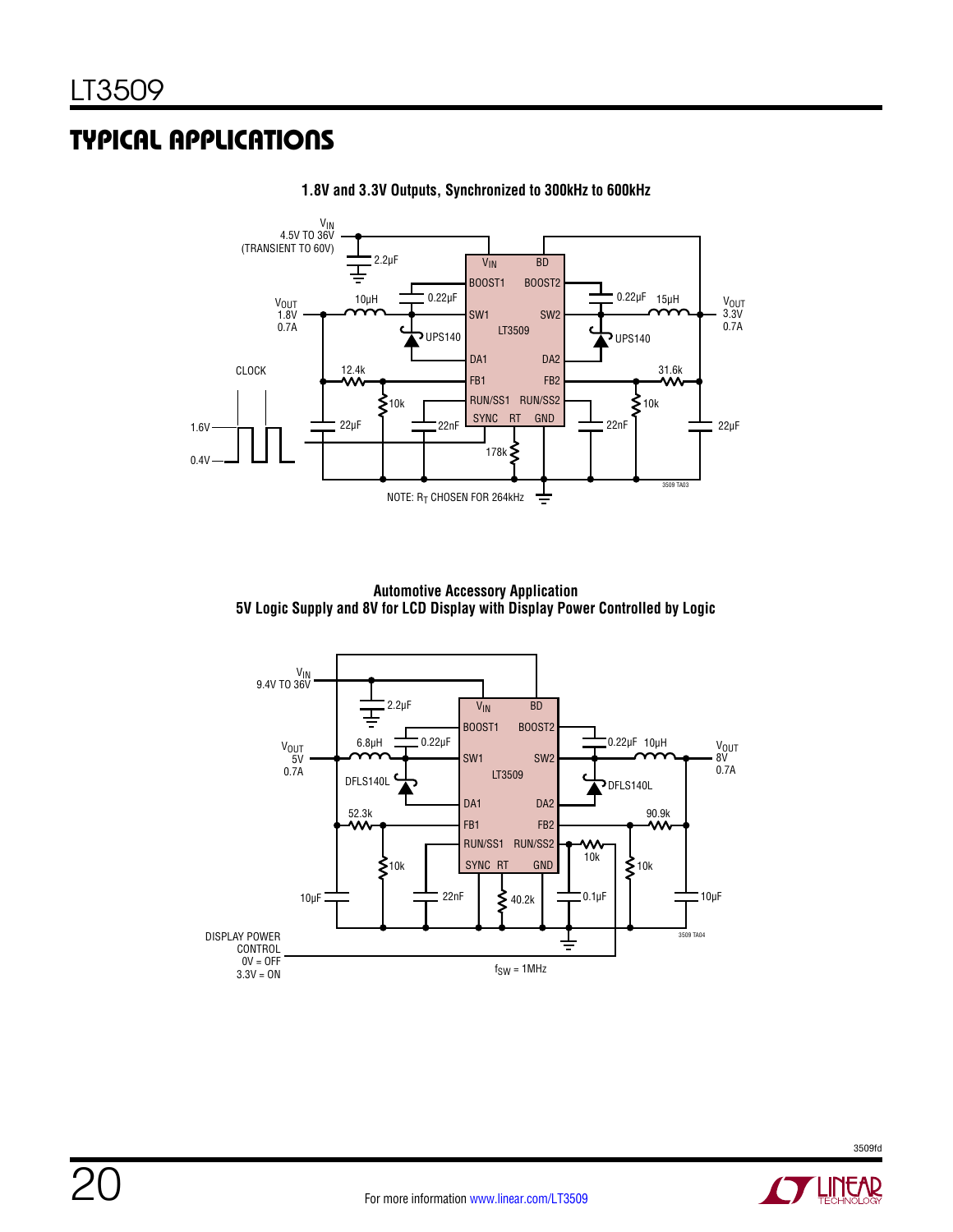### package description

**Please refer to <http://www.linear.com/product/LT3509#packaging> for the most recent package drawings.**





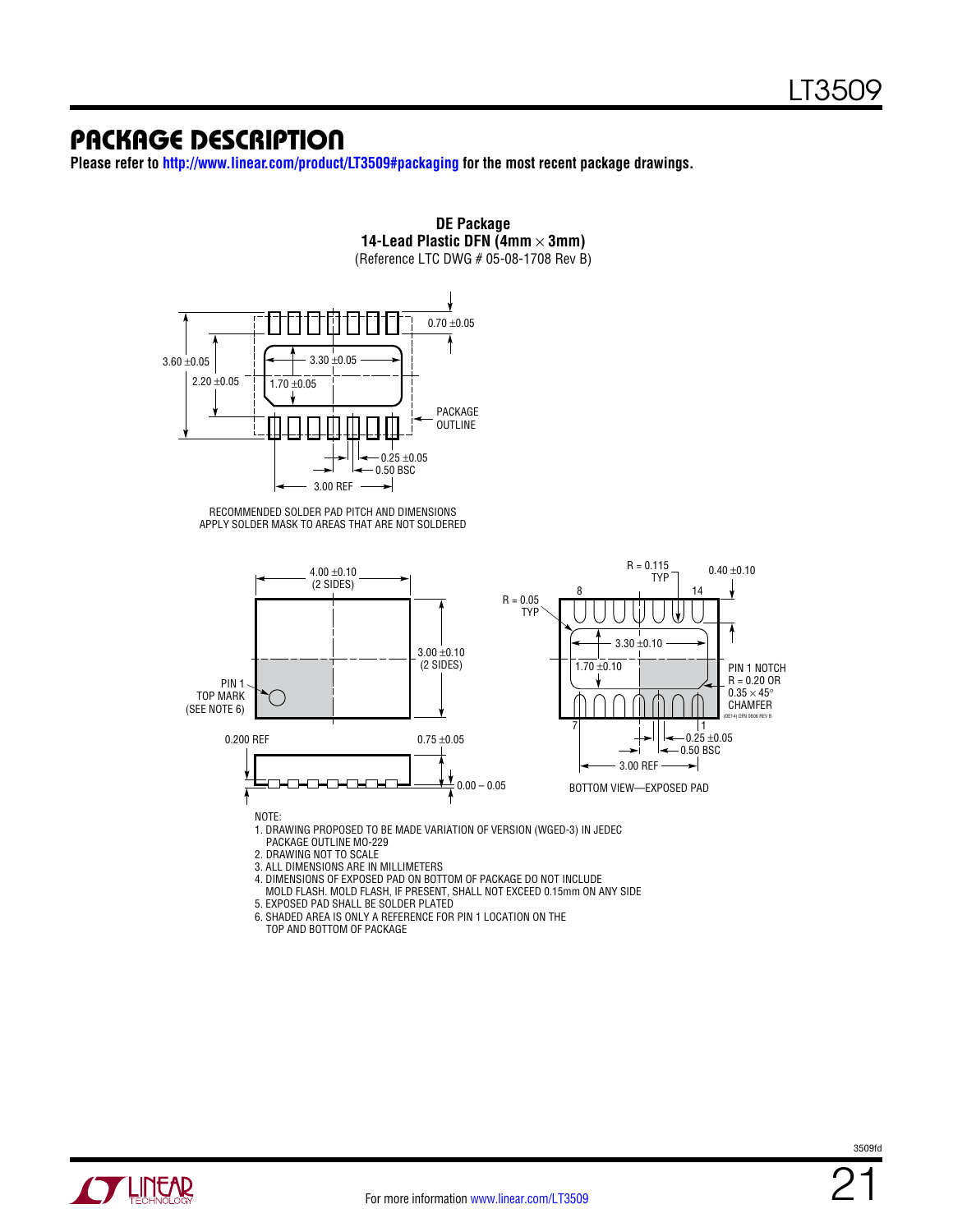### package description

**Please refer to <http://www.linear.com/product/LT3509#packaging> for the most recent package drawings.**



**MSE Package**

- MOLD FLASH, PROTRUSIONS OR GATE BURRS SHALL NOT EXCEED 0.152mm (.006") PER SIDE 4. DIMENSION DOES NOT INCLUDE INTERLEAD FLASH OR PROTRUSIONS.
- INTERLEAD FLASH OR PROTRUSIONS SHALL NOT EXCEED 0.152mm (.006") PER SIDE
- 

5. LEAD COPLANARITY (BOTTOM OF LEADS AFTER FORMING) SHALL BE 0.102mm (.004") MAX

6. EXPOSED PAD DIMENSION DOES INCLUDE MOLD FLASH. MOLD FLASH ON E-PAD SHALL NOT EXCEED 0.254mm (.010") PER SIDE.

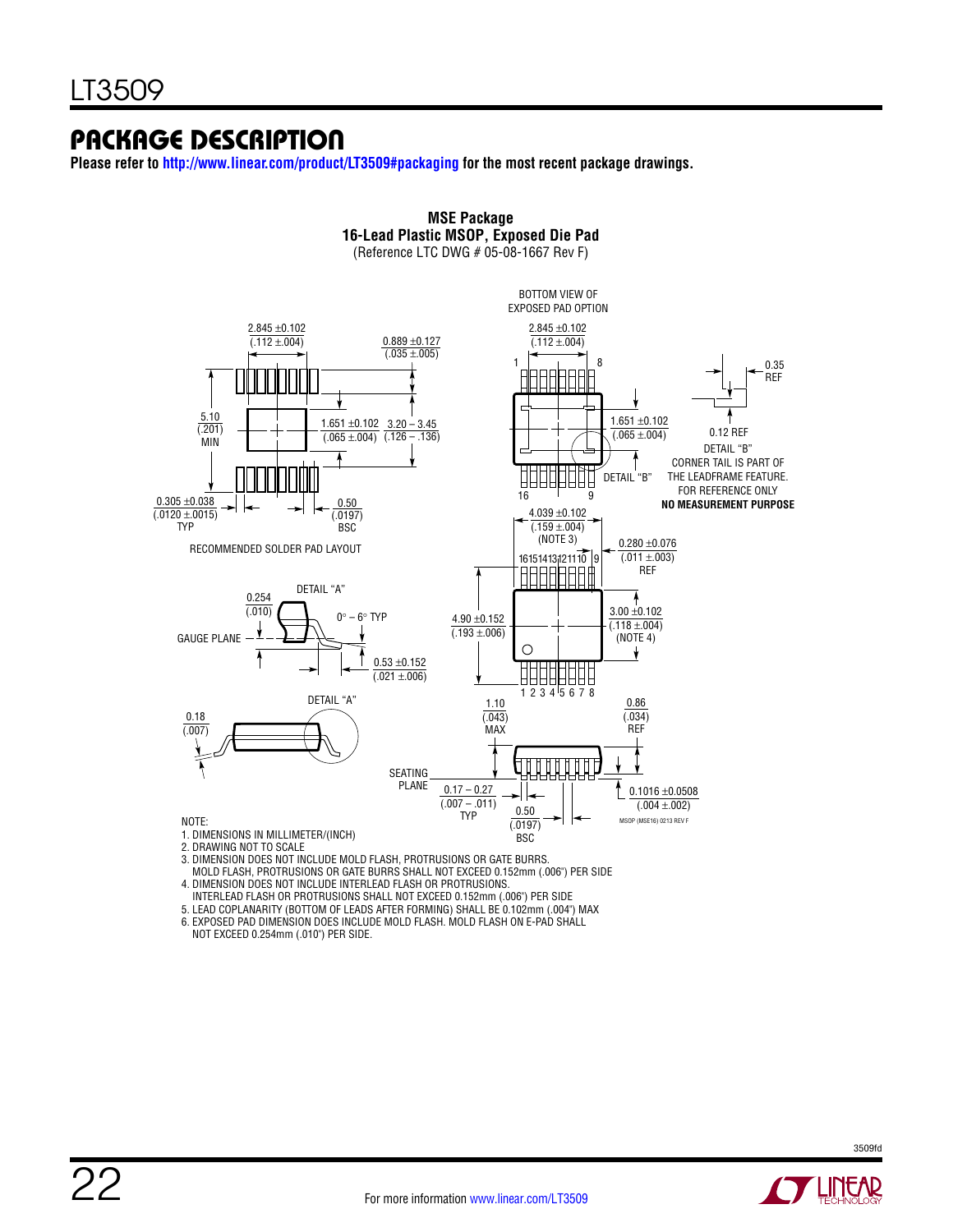### Revision History **(Revision history begins at Rev C)**

| <b>REV</b> | <b>DATE</b> | <b>DESCRIPTION</b>                                                                 | <b>PAGE NUMBER</b>       |
|------------|-------------|------------------------------------------------------------------------------------|--------------------------|
| C          | 4/10        | Changed Pin Name to RT                                                             | 1, 2, 6, 7, 20,<br>21.24 |
|            |             | Revised Absolute Maximum Ratings                                                   |                          |
|            |             | Updated Notes and Change/Add Values in Electrical Characteristics                  |                          |
|            |             | Revised Values in Typical Performance Characteristics                              | 5                        |
|            |             | <b>Revised Values in Pin Functions</b>                                             | 6                        |
|            |             | Revised Values in Startup and Shutdown Section                                     | 8                        |
|            |             | Revised Values in Shutdown and Soft-Start, Frequency Setting Sections, and Table 1 | 9                        |
| D          | 01/16       | <b>Clarified Sync Pin Function Description</b>                                     | 6                        |
|            |             | <b>Clarified External Synchronization Applications Information</b>                 | 10                       |